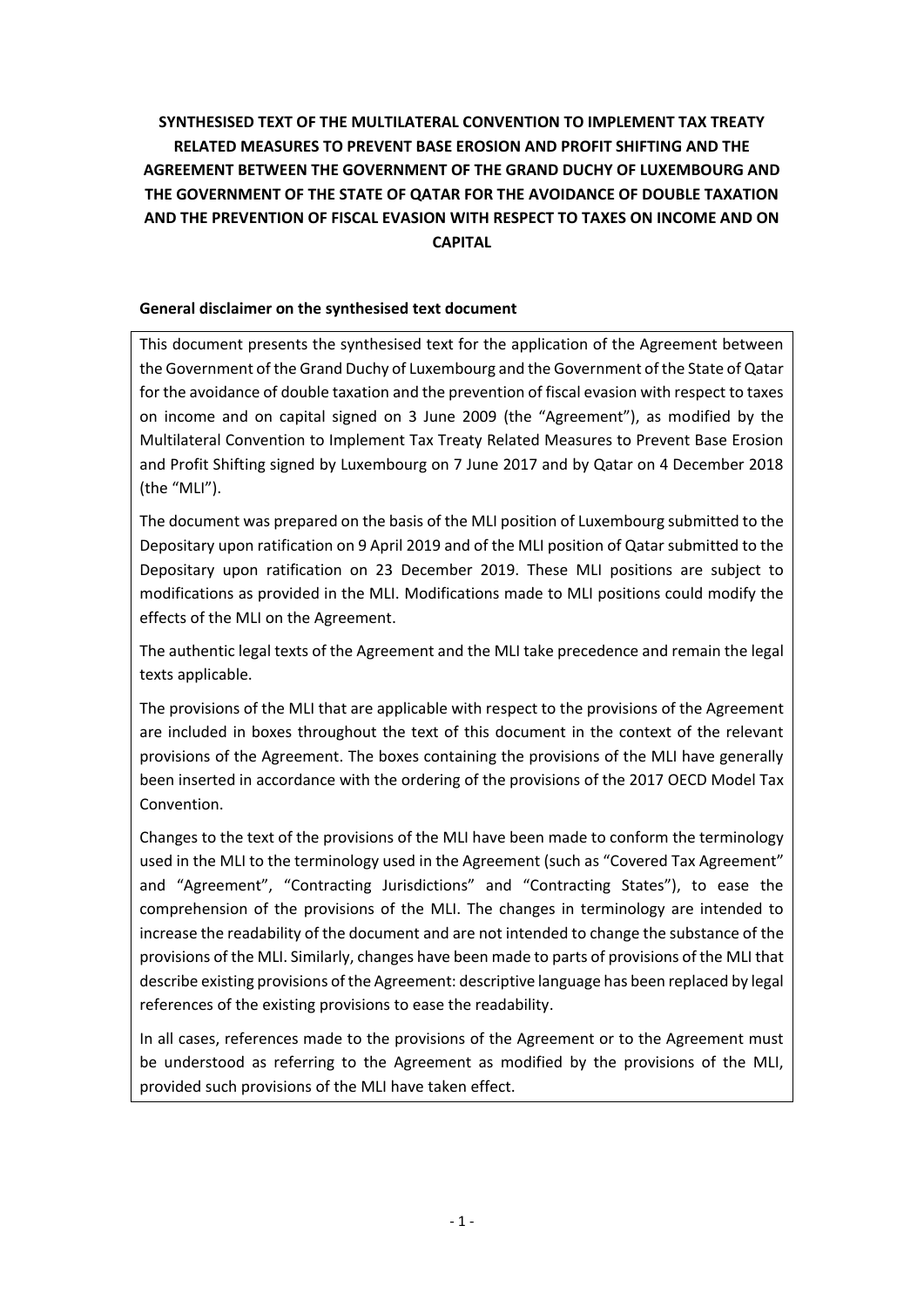# **References**

The authentic legal text of the Agreement can be found at the following link:

[impotsdirects.public.lu](https://impotsdirects.public.lu/fr.html)

The text of the MLI and the MLI position of Luxembourg submitted to the Depositary upon ratification on 9 April 2019 and of the MLI position of Qatar submitted to the Depositary upon ratification on 23 December 2019 can be found on the [MLI Depositary \(OECD\) webpage.](https://www.oecd.org/tax/treaties/multilateral-convention-to-implement-tax-treaty-related-measures-to-prevent-beps.htm)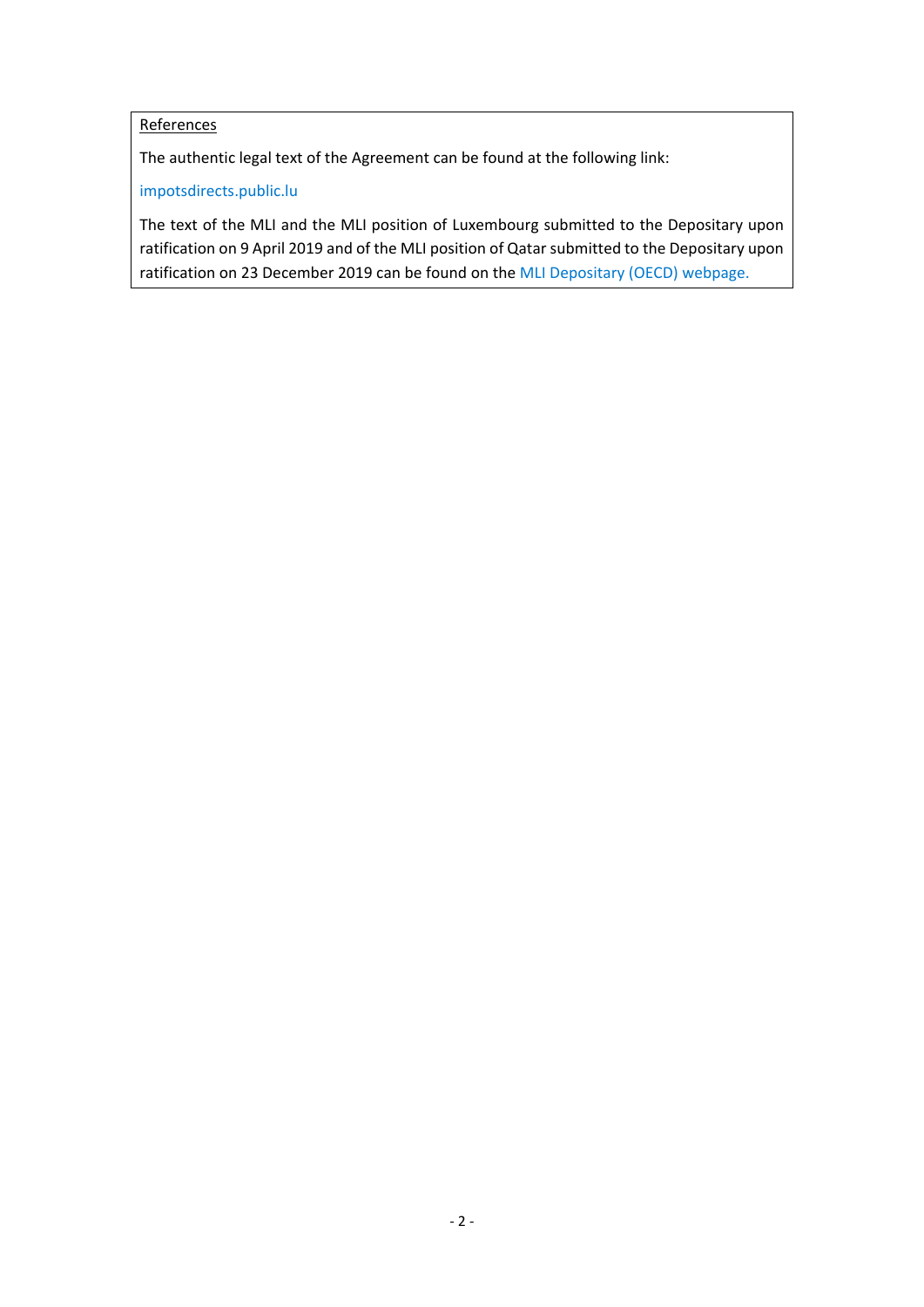# **Disclaimer on the entry into effect of the provisions of the MLI**

### Entry into Effect of the MLI Provisions

The provisions of the MLI applicable to this Agreement do not take effect on the same dates as the original provisions of the Agreement. Each of the provisions of the MLI could take effect on different dates, depending on the types of taxes involved (taxes withheld at source or other taxes levied) and on the choices made by Luxembourg and Qatar in their MLI positions.

Dates of the deposit of instruments of ratification, acceptance or approval: 9 April 2019 for Luxembourg and 23 December 2019 for Qatar.

Entry into force of the MLI: 1 August 2019 for Luxembourg and 1 April 2020 for Qatar.

Unless it is stated otherwise elsewhere in this document, the provisions of the MLI have effect with respect to the Agreement:

In Luxembourg:

- with respect of taxes withheld at source on amounts paid or credited to non-residents, where the event giving rise to such taxes occurs on or after 1 January 2021;
- with respect to all other taxes, for taxes levied with respect to taxable periods beginning on or after 1 October 2020.

In Qatar:

- with respect of taxes withheld at source on amounts paid or credited to non-residents, where the event giving rise to such taxes occurs on or after 1 January 2021;
- with respect to all other taxes, for taxes levied with respect to taxable periods beginning on or after 1 October 2020.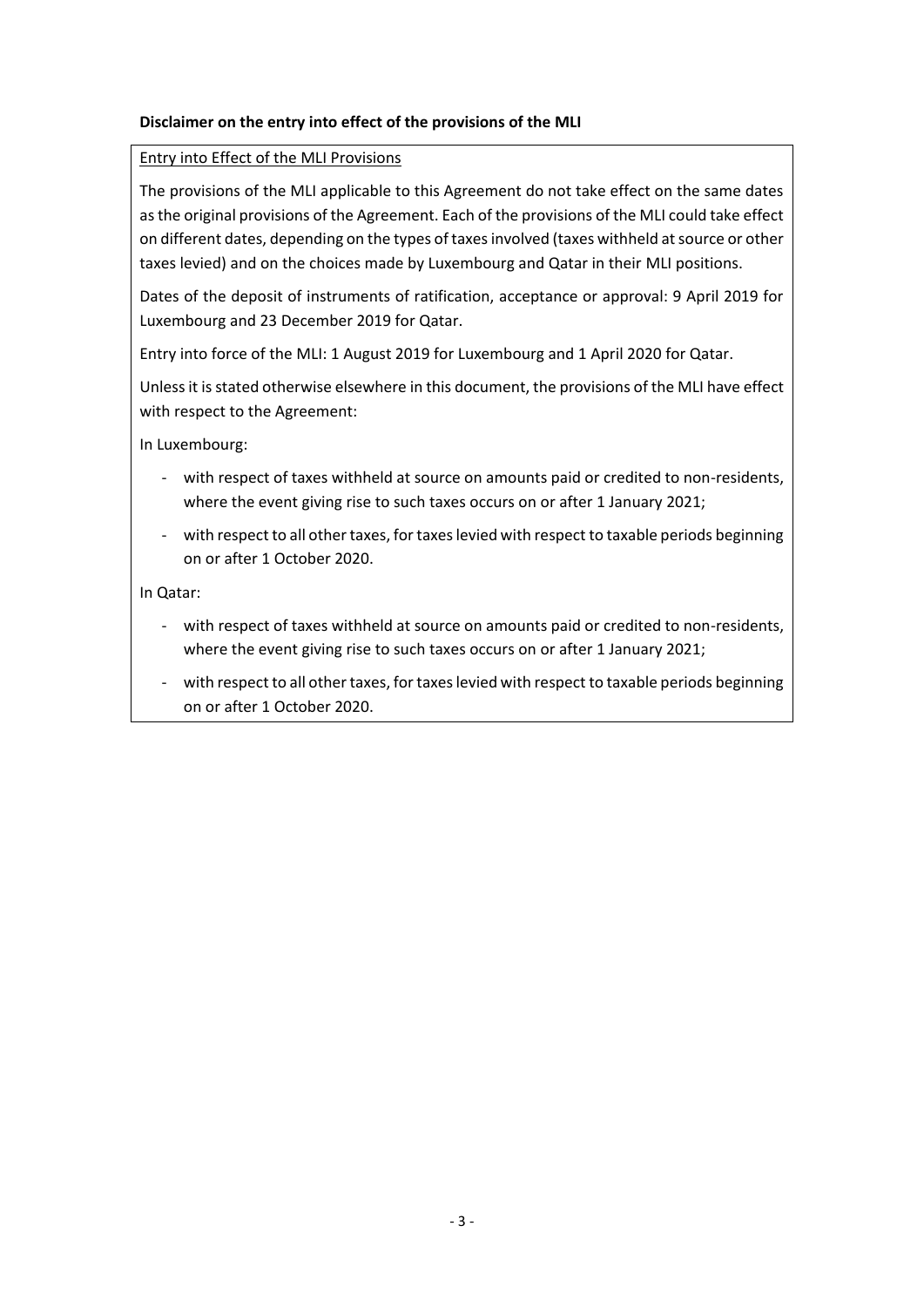### **AGREEMENT BETWEEN**

# **THE GOVERNMENT OF THE GRAND DUCHY OF LUXEMBOURG AND THE GOVERNMENT OF THE STATE OF QATAR FOR THE AVOIDANCE OF DOUBLE TAXATION AND THE PREVENTION OF FISCAL EVASION WITH RESPECT TO TAXES ON INCOME AND ON CAPITAL**

The Government of the Grand Duchy of Luxembourg and the Government of the State of Qatar,

**[Replaced by paragraph 1 and paragraph 3 of Article 6 of the MLI]** [Desiring to conclude an Agreement for the Avoidance of Double Taxation and the Prevention of Fiscal Evasion with Respect to Taxes on Income and on Capital,]

*The following paragraph 1 and paragraph 3 of Article 6 of the MLI replace the text referring to an intent to eliminate double taxation in the preamble of this Agreement :*

ARTICLE 6 OF THE MLI – PURPOSE OF A COVERED TAX AGREEMENT

Desiring to further develop their economic relationship and to enhance their co-operation in tax matters,

Intending to eliminate double taxation with respect to the taxes covered by [*this Agreement*] without creating opportunities for non-taxation or reduced taxation through tax evasion or avoidance (including through treaty-shopping arrangements aimed at obtaining reliefs provided in [*the Agreement*] for the indirect benefit of residents of third jurisdictions),

Have agreed as follows:

# **Article 1**

### **PERSONS COVERED**

This Agreement shall apply to persons who are residents of one or both of the Contracting States.

### **Article 2**

### **TAXES COVERED**

- 1. This Agreement shall apply to taxes on income and on capital imposed on behalf of a Contracting State or of its political subdivisions or local authorities, irrespective of the manner in which they are levied.
- 2. There shall be regarded as taxes on income and on capital, all taxes imposed on total income and on total capital or on elements of income or of capital.
- 3. The existing taxes to which the Agreement shall apply are:
	- (a) in the case of the State of Qatar:
		- $-$  taxes on income
		- (hereinafter referred to as "Qatari tax"); and
	- (b) in the case of the Grand Duchy of Luxembourg: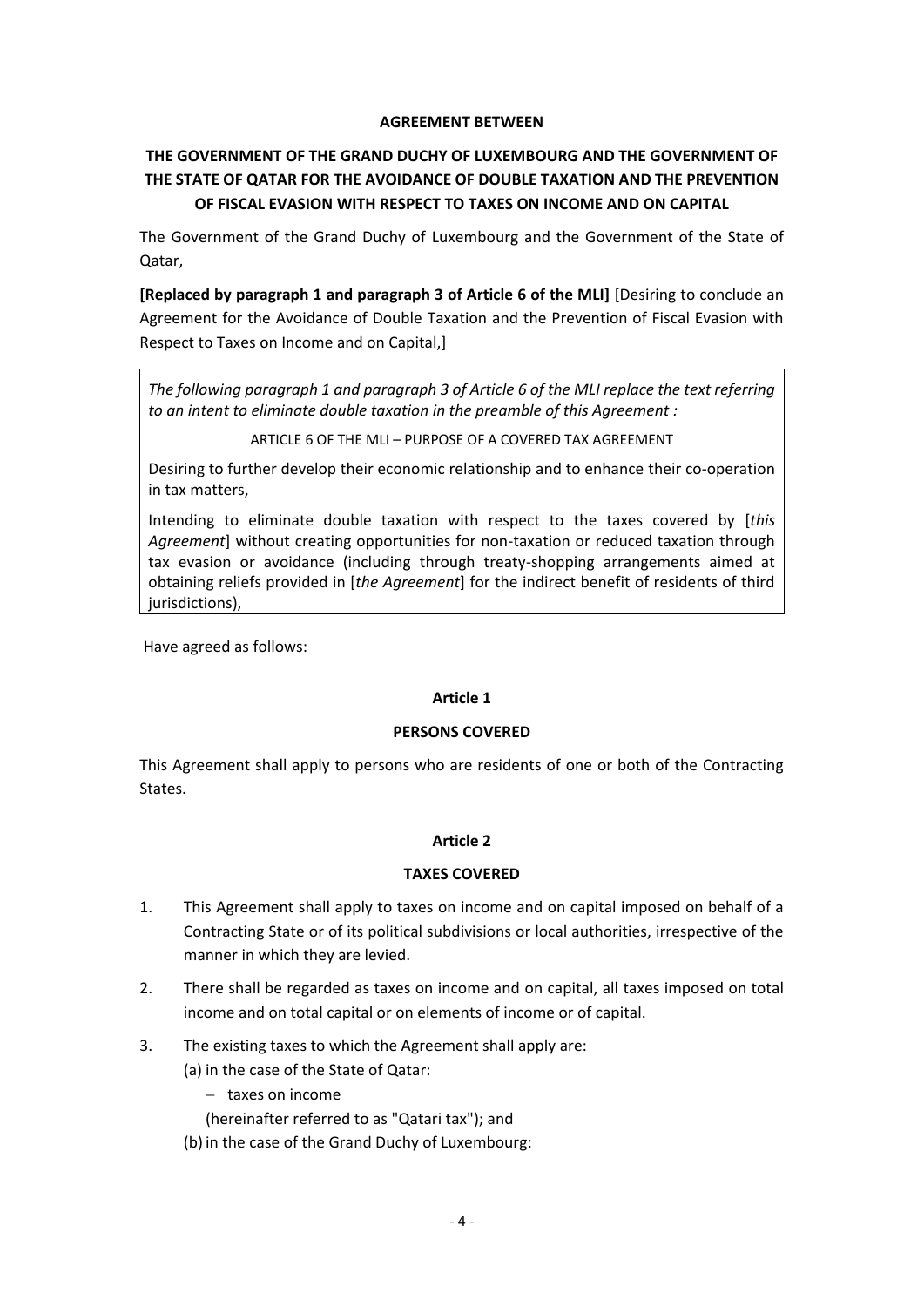- (i) the income tax on individuals (l'impôt sur le revenu des personnes physiques);
- (ii) the corporation tax (l'impôt sur le revenu des collectivités);
- (iii) the capital tax (l'impôt sur la fortune); and
- (iv) the communal trade tax (l'impôt commercial communal);

(hereinafter referred to as "Luxembourg tax").

4. The Agreement shall also apply to any identical or substantially similar taxes that are imposed after the date of signature of this Agreement in addition to, or in place of the existing taxes. The competent authorities of the Contracting States shall notify each other of any significant changes that have been made in their respective tax laws.

### **Article 3**

#### **GENERAL DEFINITIONS**

- 1. For the purpose of this Agreement, unless the context otherwise requires:
	- (a) the term "Qatar" means the State of Qatar's lands, internal waters, territorial sea including its bed and subsoil, the air space over them, the exclusive economic zone and the continental shelf, over which the State of Qatar exercises sovereign rights and jurisdiction in accordance with the provisions of International law and Qatar's national laws and regulations;
	- (b) the term "Luxembourg" means the Grand Duchy of Luxembourg and, when used in a geographical sense, means the territory of the Grand Duchy of Luxembourg;
	- (c) the term "a Contracting State" and "the other Contracting State" means Qatar or Luxembourg, as the context requires;
	- (d) the term "company" means any body corporate or any entity that is treated as a body corporate for tax purposes;
	- (e) the term "competent authority" means:
		- i) in the case of the State of Qatar, the Minister of Economy and Finance, or his authorized representative, and
		- ii) in the case of Luxembourg, the Minister of Finance or his authorized representative;
	- (f) the terms "enterprise of a Contracting State" and "enterprise of the other Contracting State" mean respectively an enterprise carried on by a resident of a Contracting State and an enterprise carried on by a resident of the other Contracting State;
	- (g) the term "international traffic" means any transport by a ship or aircraft operated by an enterprise that has its place of effective management in a Contracting State, except when the ship or aircraft is operated solely between places in the other Contracting State;
	- (h) the term "national" means:
		- i) individual possessing the nationality of Contracting State;
		- ii) any legal person, partnership or association deriving its status as such from the laws in force in a Contracting State;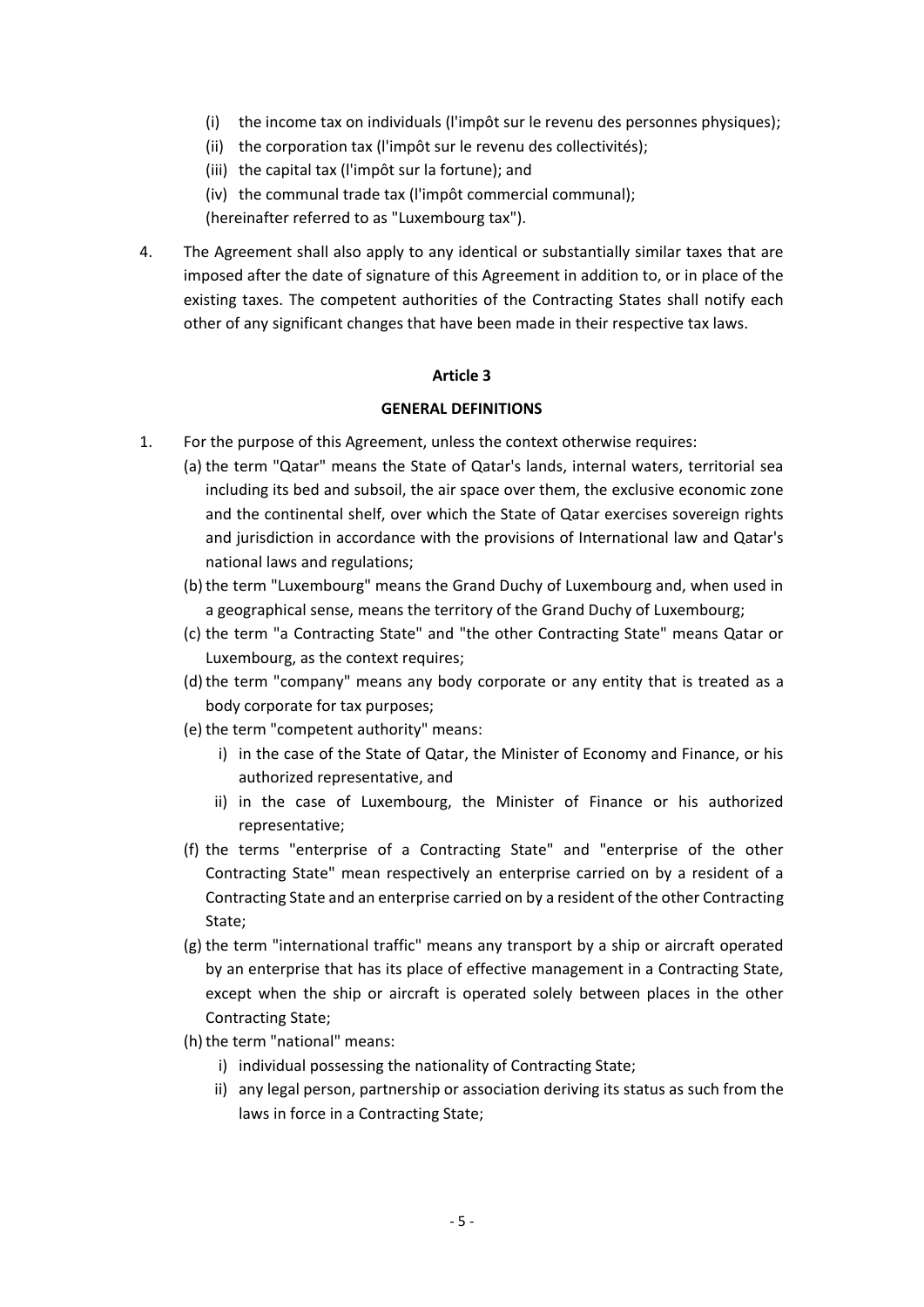- (i) the term "person" includes, an individual, a company and any other body of persons which is treated as an entity for tax purposes; and also includes a Contracting State and any political subdivision or local authority thereof.
- 2. When implementing the provisions of this Agreement by a Contracting State, any term not defined therein shall, unless the context otherwise requires, have the meaning which it has under the law of that State concerning the taxes to which the Agreement applies, any meaning under the applicable tax laws of that State prevailing over a meaning given to the term under other laws of that State.

### **RESIDENT**

- 1. For the purposes of this Agreement, the term "resident of a Contracting State" means: (a) in the case of the State of Qatar, any individual domiciled in Qatar provided such individual has a permanent home, his centre of vital interest, or habitual abode in Qatar, and a company having its place of effective management in Qatar. The term also includes the State of Qatar and any local authority, political subdivision or statutory body thereof;
	- (b) in the case of the Grand Duchy of Luxembourg, any person who, under Luxembourg law, is liable to tax therein by reason of his domicile, residence, place of management or any other criterion of a similar nature, and also includes Luxembourg and any political subdivision or local authority thereof. This term, however, does not include any person who is liable to tax in Luxembourg in respect only of income from sources in Luxembourg or capital situated therein.
- 2. Where by reason of the provisions of paragraph 1 an individual is a resident of both Contracting States, then his status shall be determined as follows:
	- (a) he shall be deemed to be a resident only of the Contracting State in which he has a permanent home available to him, if he has a permanent home available to him in both Contracting States, he shall be deemed to be a resident only of the Contracting State in which his personal and economic relations are closer (centre of vital interests);
	- (b) if the Contracting State in which he has his center of vital interests cannot be determined, or if he has not a permanent home available to him in either Contracting State, he shall be deemed to be a resident only of the Contracting State in which he has an habitual abode;
	- (c) if he has an habitual abode in both Contracting States or in neither of them, he shall be deemed to be a resident only of the Contracting State of which he is a national;
	- (d) if the residence status of an individual cannot be determined in accordance with the provisions of sub-paras (a), (b) and (c) above, then the competent authorities of the Contracting States shall settle this question by mutual agreement.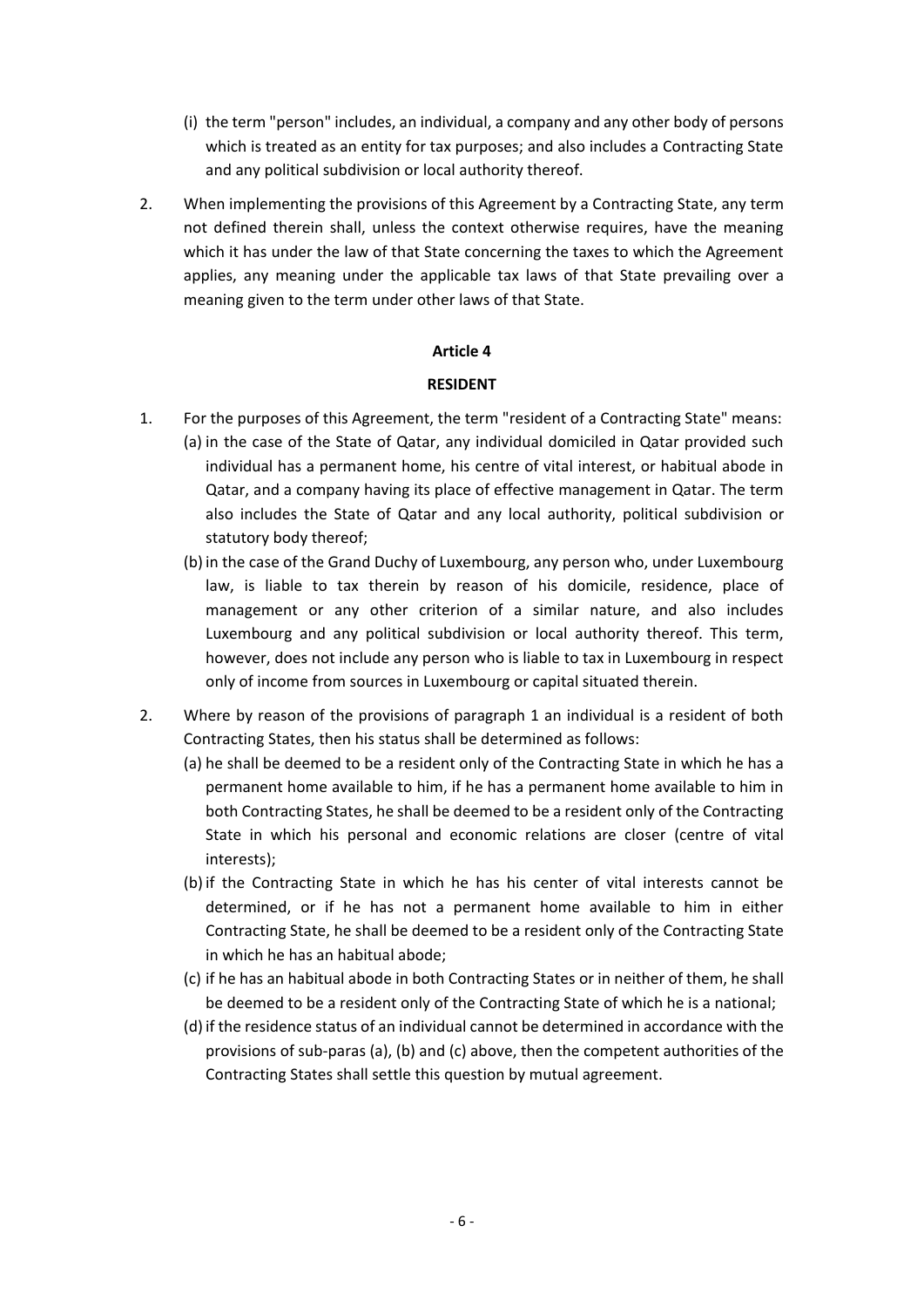3. Where by reason of the provisions of paragraph 1 a person other than an individual is a resident of both Contracting States, then it shall be deemed to be a resident only of the State in which its place of effective management is situated.

# **Article 5**

### **PERMANENT ESTABLISHMENT**

- 1. For the purposes of this Agreement, the term "permanent establishment" means a fixed place of business through which the business of an enterprise is wholly or partly carried on.
- 2. The term "permanent establishment" includes especially:
	- (a) place of management;
	- (b) a branch;
	- (c) an office;
	- (d) a factory;
	- (e) a workshop;
	- (f) premises used as sales outlet;
	- (g) a farm or plantation;
	- (h) a mine, an oil or gas well, a quarry or any other place of exploration, extraction or exploitation, of natural resources; and
	- (i) a building site, a construction, assembly or installation project or any supervisory activity in connection with such site or project, but only where such site, project or activity continues for a period of more than (6) six months.
- 3. Notwithstanding the preceding provisions of this Article, the term "permanent establishment" shall be deemed not to include:
	- (a) the use of facilities solely for the purpose of storage, display or delivery of goods or merchandise belonging to the enterprise;
	- (b)the maintenance of a stock of goods or merchandise belonging to the enterprise solely for the purpose of storage, display or delivery;
	- (c) the maintenance of a stock of goods or merchandise belonging to the enterprise solely for the purpose of processing by another enterprise;
	- (d) the maintenance of a fixed place of business solely for the purpose of purchasing goods or merchandise or of collecting information, for the enterprise;
	- (e) the maintenance of a fixed place of business solely for the purpose of carrying on, for the enterprise, any other activity of a preparatory or auxiliary character; or
	- (f) the maintenance of a fixed place of business solely for any combination of activities mentioned in subparagraphs (a) to (e), provided that the overall activity of the fixed place of business resulting from this combination is of a preparatory or auxiliary character.
- 4. Notwithstanding the provisions of paragraphs 1 and 2, where a person other than an agent of an independent status to whom paragraph 6 applies - is acting on behalf of an enterprise and has, and habitually exercises, in a Contracting State an authority to conclude contracts in the name of the enterprise, that enterprise shall be deemed to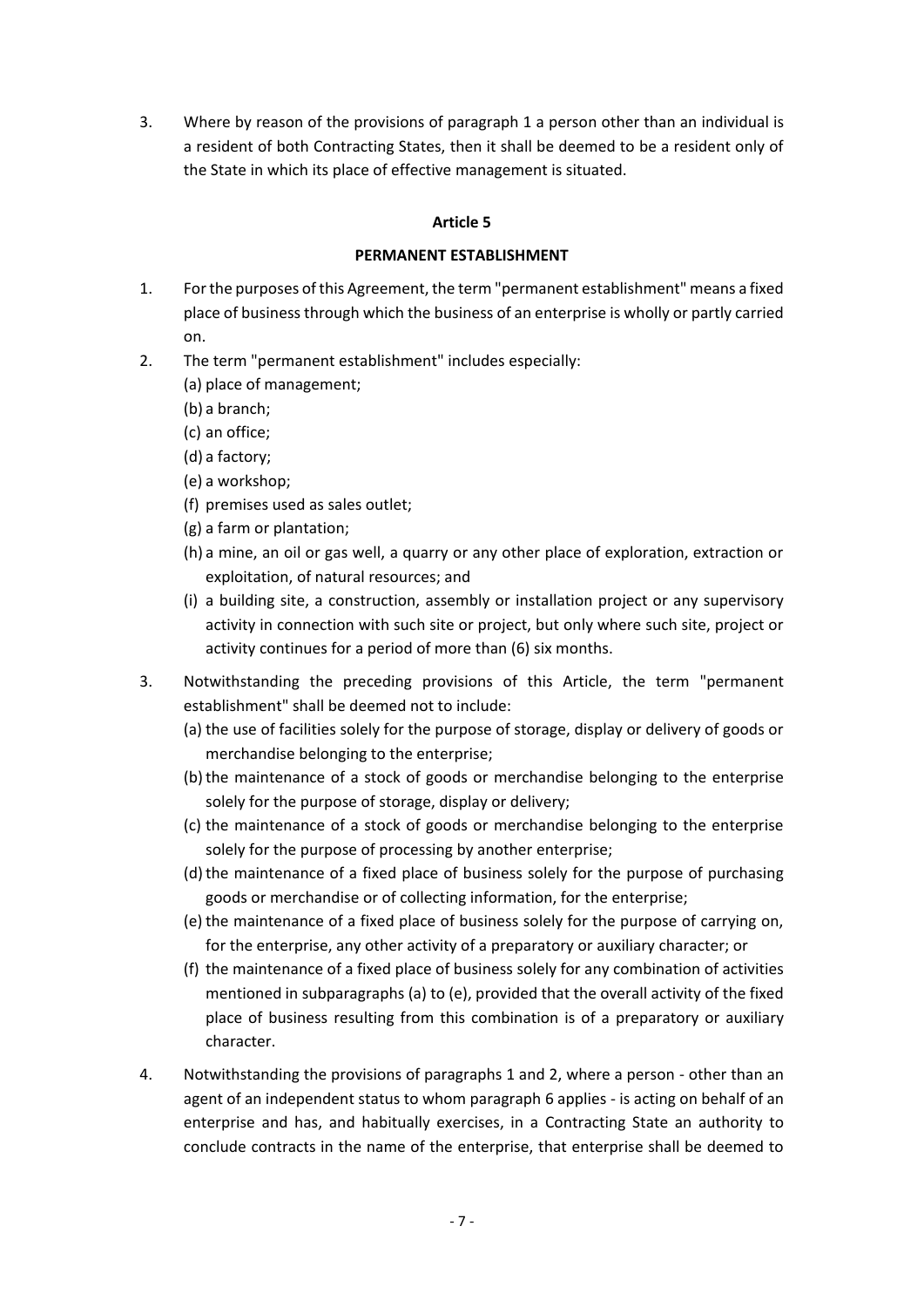have a permanent establishment in that State in respect of any activities which that person undertakes for the enterprise, unless the activities of such person are limited to those mentioned in paragraph 3 which, if exercised through a fixed place of business, would not make this fixed place of business a permanent establishment under the provisions of that paragraph.

- 5. Notwithstanding the preceding provisions of this Article, an insurance enterprise of a Contracting State except in regard to reinsurance, shall be deemed to have a permanent establishment in the other Contracting State if it collects premiums on the territory of that other Contracting State or insures risks situated therein through a person, other than an agent of an independent status to whom paragraph 6 applies.
- 6. An enterprise shall not be deemed to have a permanent establishment in a Contracting State merely because it carries on business in that State through a broker, general commission agent or any other agent of an independent status, provided that such persons are acting in the ordinary course of their business. However, when the activities of such an agent are devoted wholly or almost wholly on behalf of that enterprise, and conditions are made or imposed between that enterprise and the agent in their commercial and financial relations which differ from those which would have been made between independent enterprises, he will not be considered an agent of an independent status within the meaning of this paragraph.
- 7. The fact that a company which is a resident of a Contracting State controls or is controlled by a company which is a resident of the other Contracting State, or which carries on business in that other State (whether through a permanent establishment or otherwise), shall not of itself constitute either company a permanent establishment of the other.

### **Article 6**

### **INCOME FROM IMMOVABLE PROPERTY**

- 1. Income derived by a resident of a Contracting State from immovable property (including income from agriculture or forestry) situated in the other Contracting State may be taxed in that other State.
- 2. The term "immovable property" shall have the meaning which it has under the law of the Contracting State in which the property in question is situated. The term shall in any case include property accessory to immovable property, livestock and equipment used in agriculture and forestry, rights to which the provisions of general law respecting landed property apply, usufructs of immovable property and rights to variable or fixed payments as consideration for the working of, or the right to work, mineral deposits, sources and other natural resources. Ships and aircraft shall not be regarded as immovable property.
- 3. The provisions of paragraph 1 shall apply to income derived from the direct use, letting or use in any other form of immovable property.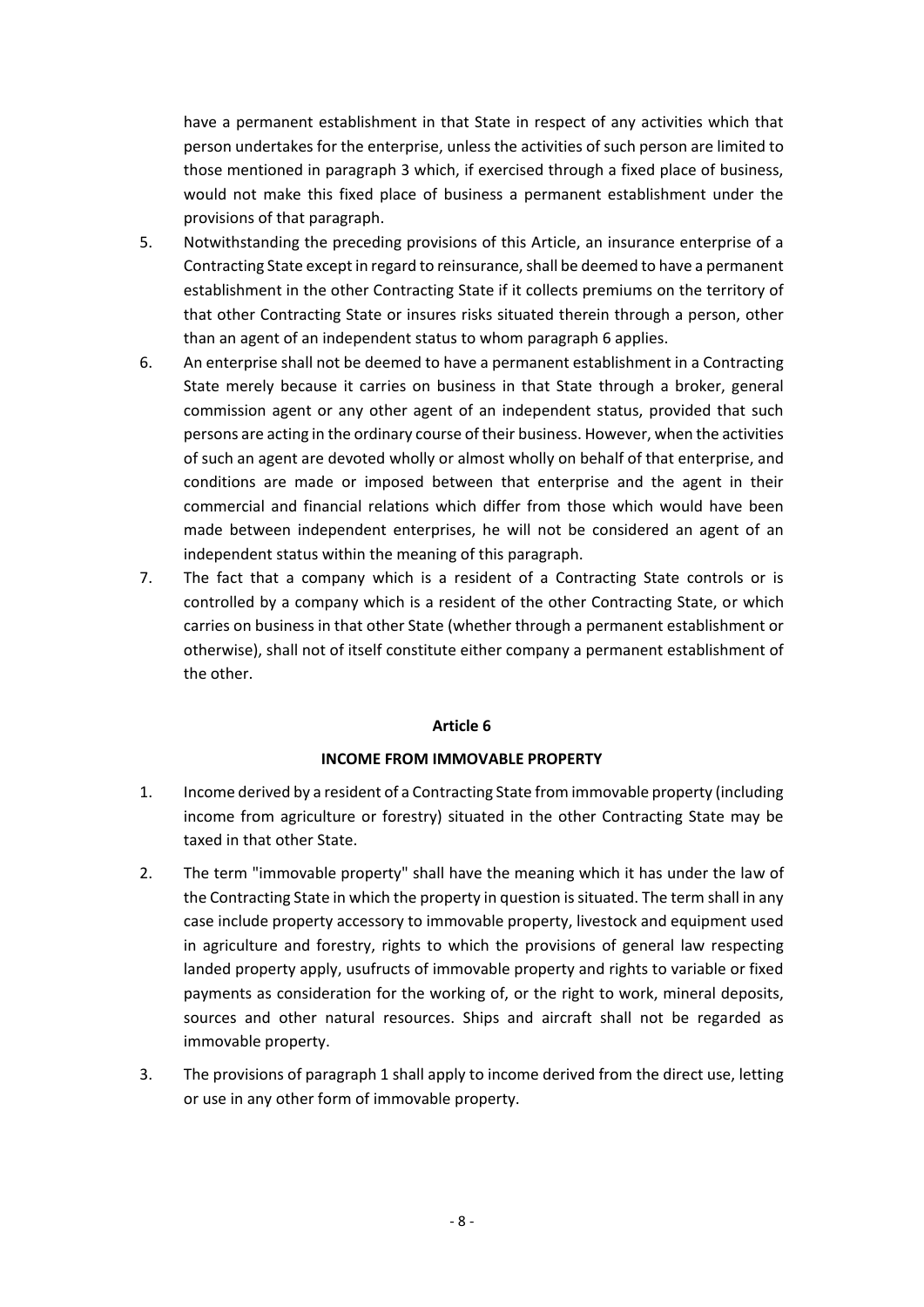4. The provisions of paragraphs 1 and 3 shall also apply to the income from immovable property of an enterprise, and to income from immovable property used for the performance of independent personal services.

### **Article 7**

### **BUSINESS PROFITS**

- 1. The profits of an enterprise of a Contracting State shall be taxable only in that State unless the enterprise carries on business in the other Contracting State through a permanent establishment situated therein. If the enterprise carries on business as aforesaid, the profits of the enterprise may be taxed in the other State but only so much of them as is attributable to that permanent establishment.
- 2. Subject to the provisions of paragraph 3, where an enterprise of a Contracting State carries on business in the other Contracting State through a permanent establishment situated therein, there shall in each Contracting State be attributed to that permanent establishment the profits which it might be expected to make if it were a distinct and separate enterprise engaged in the same or similar activities under the same or similar conditions and dealing wholly independently with the enterprise of which it is a permanent establishment.
- 3. In the determination of the profits of a permanent establishment, there shall be allowed as deduction expenses which are incurred for the purposes of the permanent establishment, including executive and general administrative expenses so incurred, whether in the State in which the permanent establishment is situated or elsewhere, which are allowed under the provisions of the domestic law of the Contracting State in which the permanent establishment is situated.
- 4. Insofar as it has been customary in a Contracting State to determine the profits to be attributed to a permanent establishment on the basis of an apportionment of the total profits of the enterprise to its various parts, nothing in paragraph 2 shall preclude that Contracting State from determining the profits to be taxed by such an apportionment as may be customary; the method of apportionment adopted shall, however, be such that the result shall be in accordance with the principles contained in this Article.
- 5. No profits shall be attributed to a permanent establishment by reason of the mere purchase by that permanent establishment of goods or merchandise for the enterprise.
- 6. For the purposes of the preceding paragraphs, the profits to be attributed to the permanent establishment shall be determined by the same method year by year unless there is good and sufficient reason to the contrary.
- 7. Where profits include items of income, which are dealt with separately in other Articles of this Agreement, then the provisions of those Articles shall not be affected by the provisions of this Article.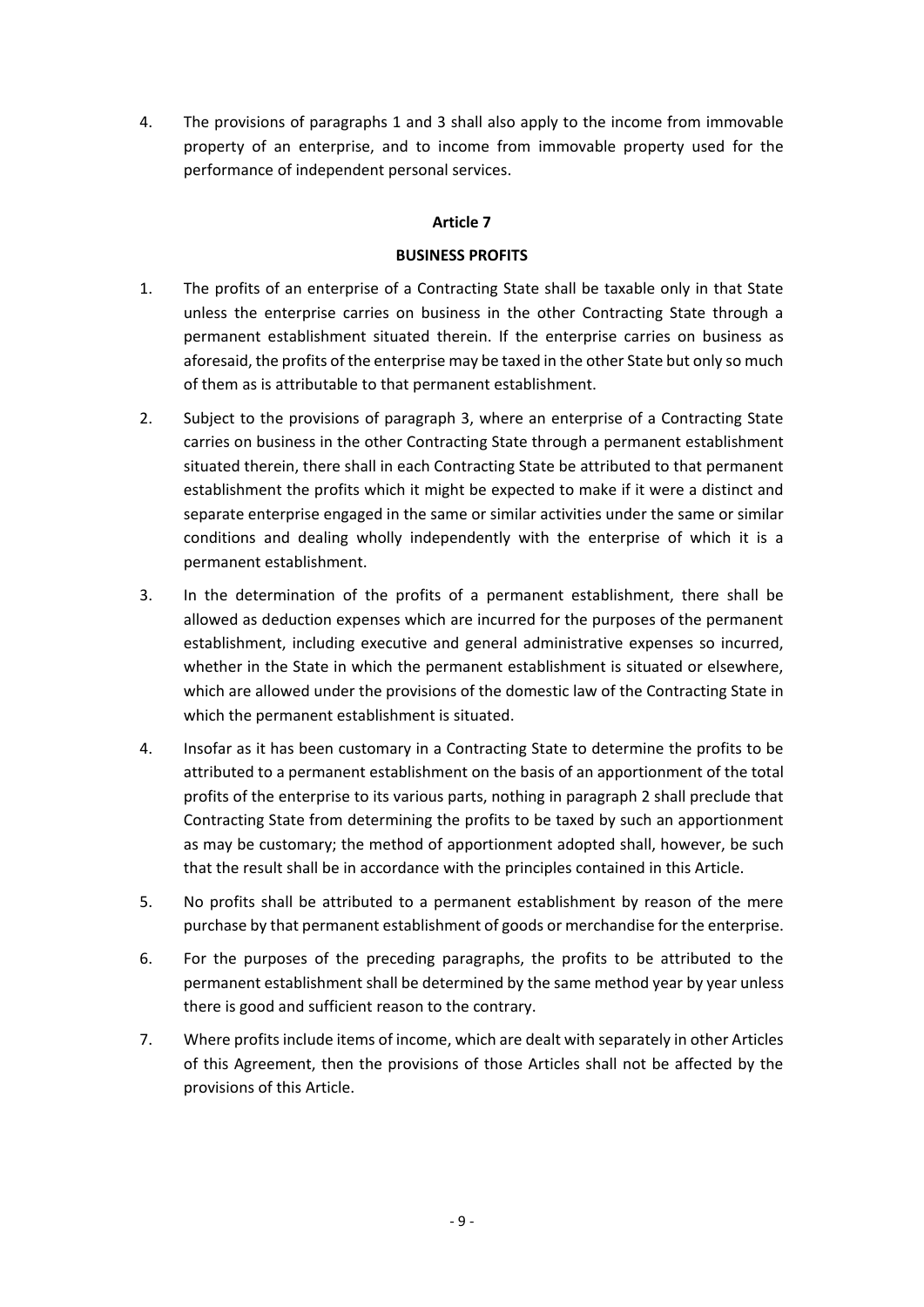### **SHIPPING AND AIR TRANSPORT**

- 1. Profits from the operation of ships or aircrafts in international traffic shall be taxable only in the Contracting State in which the place of effective management of the enterprise is situated.
- 2. If the place of effective management of a shipping enterprise is aboard a ship, then it shall be deemed to be situated in the Contracting State in which the home harbour of the ship is situated, or, if there is no such home harbour, in the Contracting State of which the operator of the ship is a resident.
- 3. The provisions of paragraph 1 shall also apply to profits from the participation in a pool, a joint business or an international operating agency.

### **Article 9**

### **ASSOCIATED ENTERPRISES**

- 1. Where:
	- (a) an enterprise of a Contracting State participates directly or indirectly in the management, control or capital of an enterprise of the other Contracting State, or
	- (b)the same persons participate directly or indirectly in the management, control or capital of an enterprise of a Contracting State and an enterprise of the other Contracting State,

and in either case conditions are made or imposed between the two enterprises in their commercial or financial relations which differ from those which would be made between independent enterprises, then any profits which would, but for those conditions, have accrued to one of the enterprises, but, by reason of those conditions, have not so accrued, may be included in the profits of that enterprise and taxed accordingly.

2. Where a Contracting State includes in the profits of an enterprise of that State - and taxes accordingly - profits on which an enterprise of the other Contracting State has been charged to tax in that other State and the profits so included are profits which would have accrued to the enterprise of the first-mentioned State if the conditions made between the two enterprises had been those which would have been made between independent enterprises, then that other State may make an appropriate adjustment to the amount of the tax charged therein on those profits. In determining such adjustment, due regard shall be had to the other provisions of this Agreement and the competent authorities of the Contracting States shall if necessary consult each other.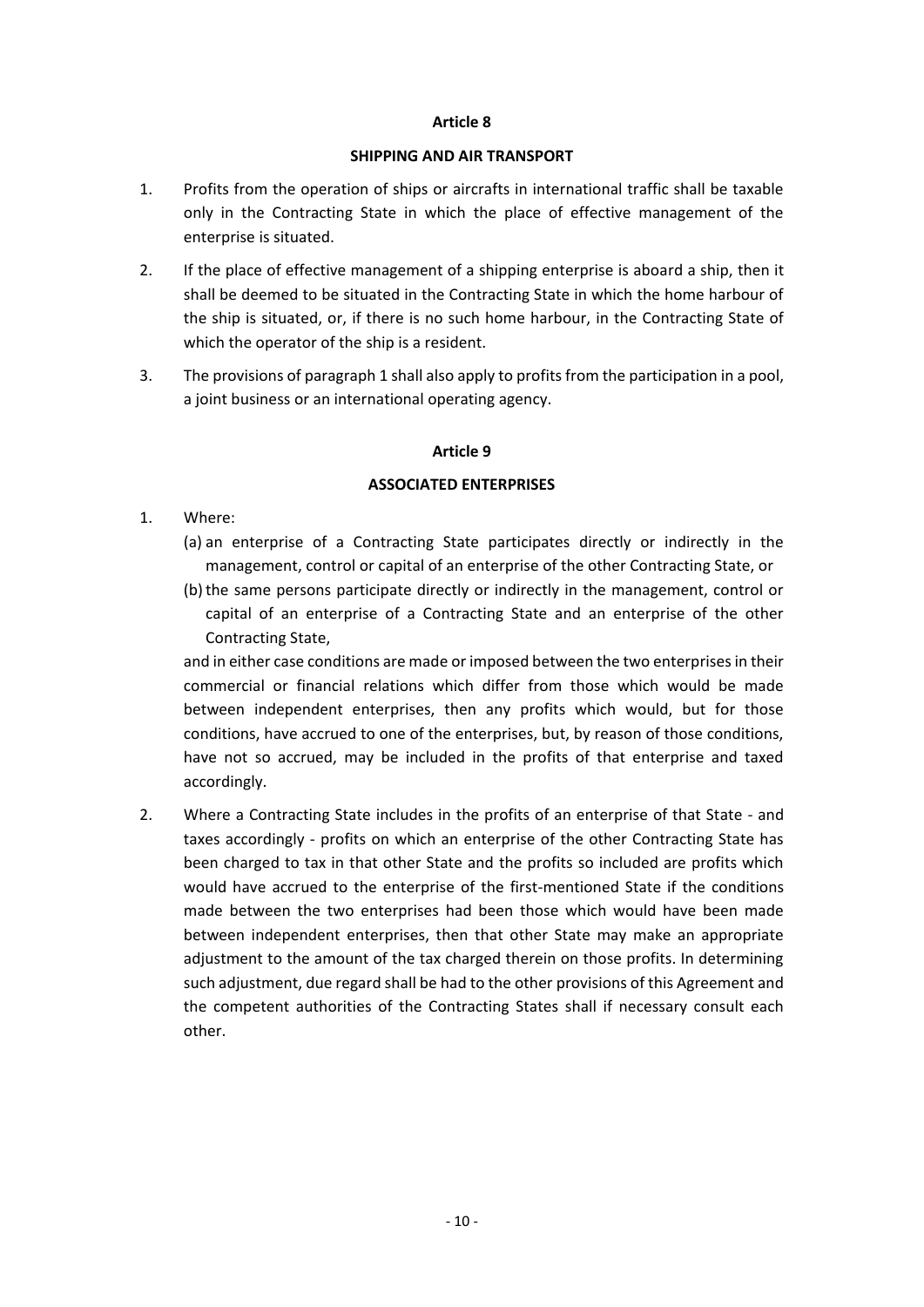#### **DIVIDENDS**

- 1. Dividends paid by a company which is a resident of a Contracting State to a resident of the other Contracting State may be taxed in that other State.
- 2. However, such dividends may also be taxed in the Contracting State of which the company paying the dividends is a resident and according to the laws of that State, but if the beneficial owner of the dividends is a resident of the other Contracting State, the tax so charged shall not exceed:
	- (a) zero per cent of the gross amount of the dividends if the beneficial owner is a company which holds directly at least 10 per cent of the capital of the company paying the dividends;
	- (b) 5 per cent of the gross amount of the dividends if the beneficial owner is an individual who holds directly at least 10 per cent of the capital of the company paying the dividends and who has been a resident of that other Contracting State for a period of 48 months immediately preceding the year within which the dividends are paid;
	- (c) 10 per cent of the gross amount of the dividends in all other cases.

This paragraph shall not affect the taxation of the company in respect of the profits out of which the dividends are paid.

- 3. The term "dividends" as used in this Article means income from shares or other rights, participating in profits, not being debt-claims, as well as income from other corporate rights which is subjected to the same taxation treatment as income from shares by the laws of the Contracting State of which the company making the distribution is a resident.
- 4. The provisions of paragraphs 1 and 2 shall not apply if the beneficial owner of the dividends, being a resident of a Contracting State, carries on business in the other Contracting State of which the company paying the dividends is a resident, through a permanent establishment situated therein, or performs in that other State independent personal services from a fixed base situated therein, and the holding in respect of which the dividends are paid is effectively connected with such permanent establishment or fixed base. In such case, the provisions of Article 7 or Article 14, as the case may be, shall apply.
- 5. Where a company which is a resident of a Contracting State derives profits or income from the other Contracting State, that other State may not impose any tax on the dividends paid by the company, except insofar as such dividends are paid to a resident of that other State or insofar as the holding in respect of which the dividends are paid is effectively connected with a permanent establishment or a fixed base situated in that other State, nor subject the company's undistributed profits to a tax on undistributed profits, even if the dividends paid or the undistributed profits consist wholly or partly of profits or income arising in such other State.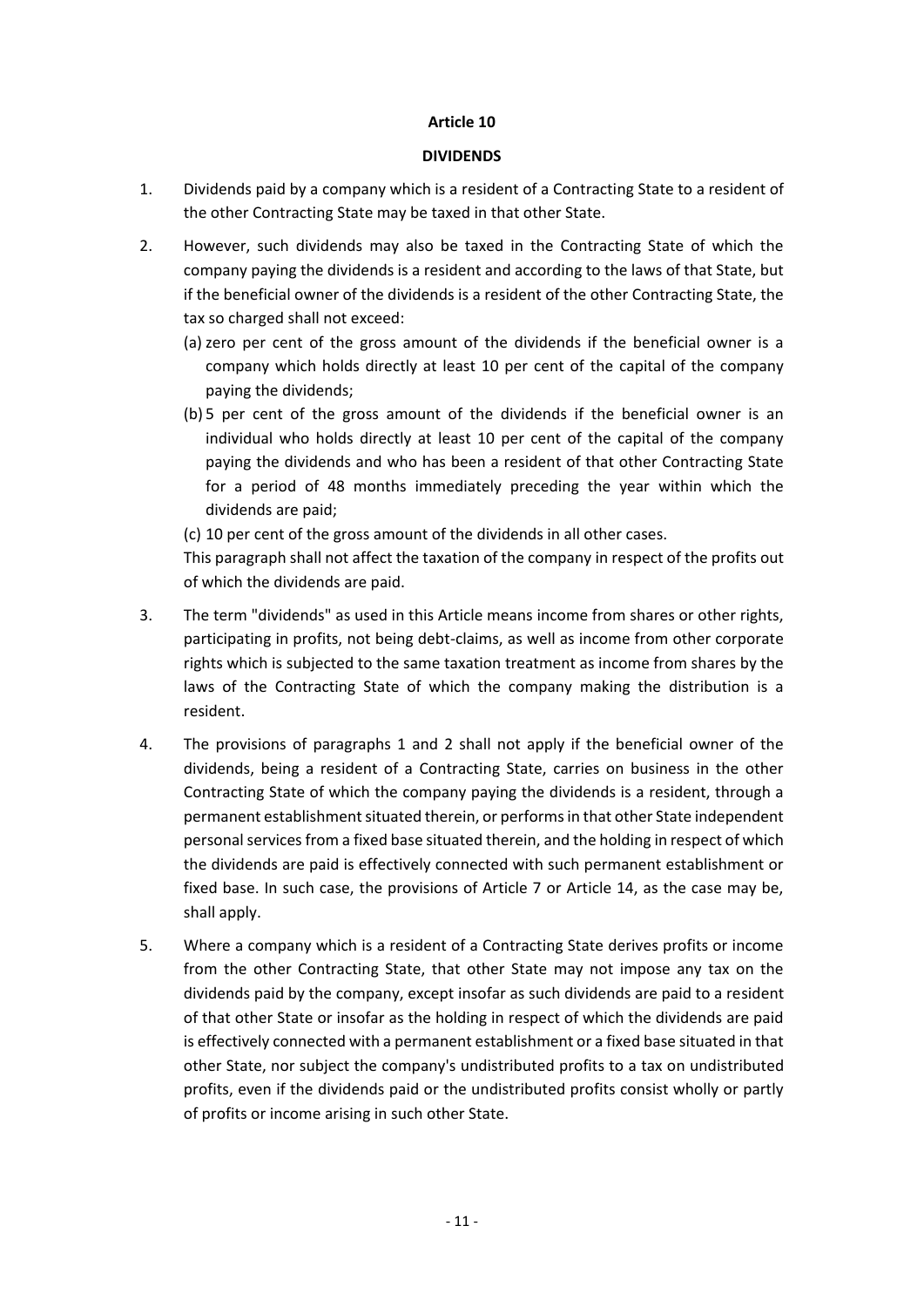### **INTEREST**

- 1. Interest arising in a Contracting State and paid to a resident of the other Contracting State shall be taxable only in that other State.
- 2. The term "interest" as used in this Article means income from debt-claims of every kind, whether or not secured by mortgage and whether or not carrying a right to participate in the debtor's profits, and in particular, income from government securities and income from bonds or debentures, including premiums and prizes attaching to such securities, bonds or debentures. Penalty charges for late payment shall not be regarded as interest for the purposes of this Article.
- 3. The provisions of paragraph 1 shall not apply if the beneficial owner of the interest, being a resident of a Contracting State, carries on business in the other Contracting State in which the interest arises, through a permanent establishment situated therein, or performs in that other State independent personal services from a fixed base situated therein, and the debt-claim in respect of which the interest is paid is effectively connected with such permanent establishment or fixed base. In such case, the provisions of Article 7 or Article 14, as the case may be, shall apply.
- 4. Where, by reason of a special relationship between the payer and the beneficial owner or between both of them and some other person, the amount of the interest, having regard to the debt-claim for which it is paid, exceeds the amount which would have been agreed upon by the payer and the beneficial owner in the absence of such relationship, the provisions of this Article shall apply only to the last-mentioned amount. In such case, the excess part of the payments shall remain taxable according to the laws of each Contracting State, due regard being had to the other provisions of this Agreement.

# **Article 12**

# **ROYALTIES**

- 1. Royalties arising in a Contracting State and paid to a resident of the other Contracting State may be taxed in the first mentioned State. The tax so charged shall not exceed (5) five percent of the gross amount of the royalties.
- 2. The term "royalties" as used in this Article means payments of any kind received as a consideration for the use of, or the right to use, any copyright of literary, artistic or scientific work (including cinematograph films and films, tapes or discs for radio or television broadcasting), any patent, trade mark, design or model, plan, secret formula or process, or for information concerning industrial, commercial or scientific experience.
- 3. The provisions of paragraph 1 shall not apply if the beneficial owner of the royalties, being a resident of a Contracting State, carries on business in the other Contracting State in which the royalties arise, through a permanent establishment situated therein,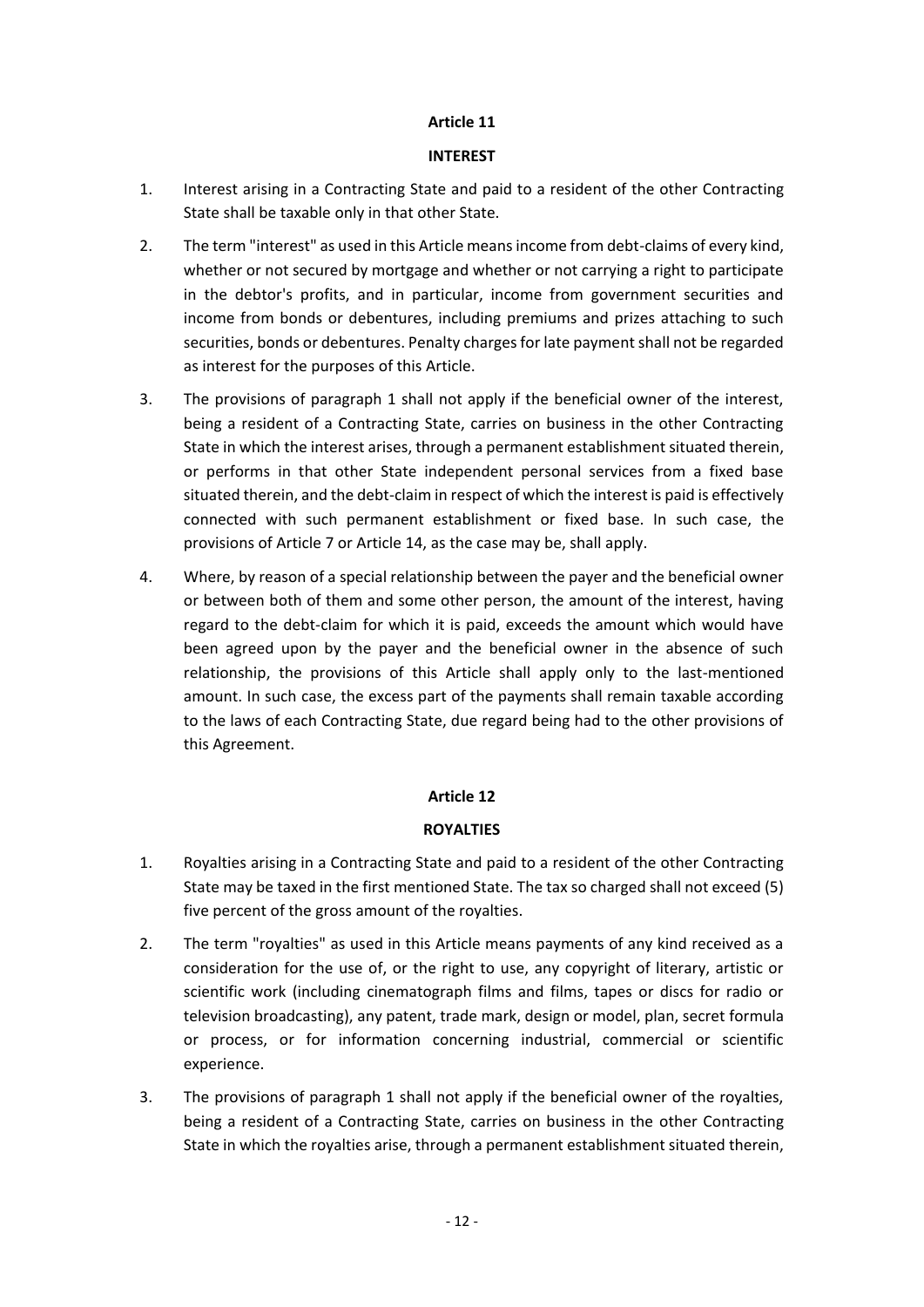or performs in that other State independent personal services from a fixed base situated therein, and the right or property in respect of which the royalties are paid is effectively connected with such permanent establishment or fixed base. In such case, the provisions of Article 7 or Article 14, as the case may be, shall apply.

- 4. Royalties shall be deemed to arise in a Contracting State when the payer is a resident of that State. Where, however, the person paying the royalties, whether he is a resident of a Contracting State or not, has in a Contracting State a permanent establishment or fixed base with which the right, property in respect of which the royalties are paid is effectively connected, and such royalties are borne by such permanent establishment or fixed base, then such royalties shall be deemed to arise in the State in which the permanent establishment or fixed base is situated.
- 5. Where, by reason of a special relationship between the payer and the beneficial owner or between both of them and some other person, the amount of the royalties, having regard to the use, right or information for which they are paid, exceeds the amount which would have been agreed upon by the payer and the beneficial owner in the absence of such relationship, the provisions of this Article shall apply only to the lastmentioned amount. In such case, the excess part of the payments shall remain taxable according to the laws of each Contracting State, due regard being had to the other provisions of this Agreement.

### **Article 13**

### **CAPITAL GAINS**

- 1. Gains derived by a resident of a Contracting State from the alienation of immovable property referred to in Article 6 and situated in the other Contracting State may be taxed in that other State.
- 2. Gains from the alienation of movable property forming part of the business property of a permanent establishment which an enterprise of a Contracting State has in the other Contracting State or of movable property pertaining to a fixed base available to a resident of a Contracting State in the other Contracting State for the purpose of performing independent personal services, including such gains from the alienation of such a permanent establishment (alone or with the whole enterprise) or of such fixed base, may be taxed in that other State.
- 3. Gains from the alienation of ships or aircrafts operated in international traffic or movable property pertaining to the operation of such ships or aircrafts, shall he taxable only in the Contracting State in which the place of effective management of the enterprise is situated.
- 4. Gains from the alienation of any property other than that referred to in paragraphs 1, 2 and 3, shall be taxable only in the Contracting State of which the alienator is a resident.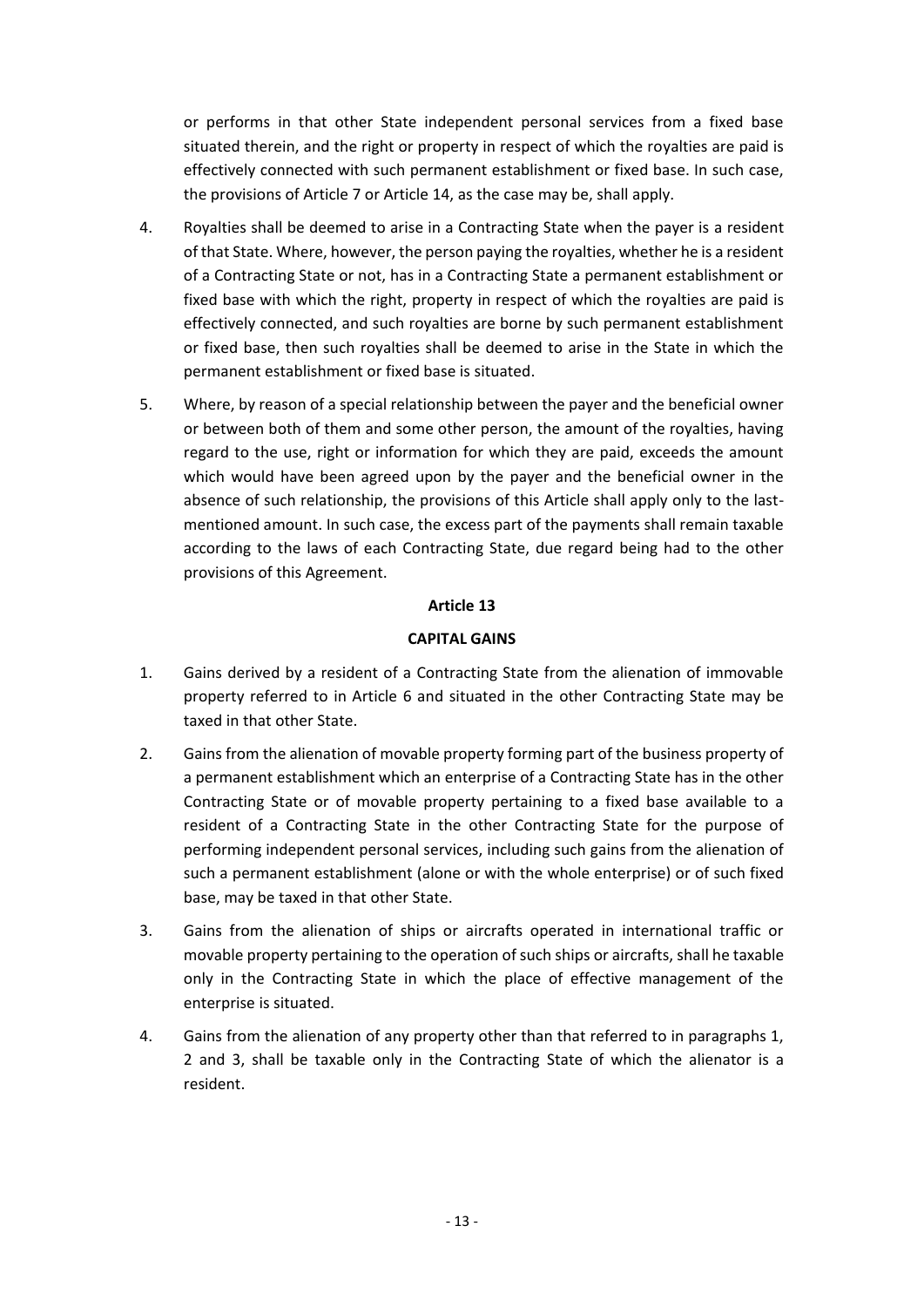#### **INDEPENDENT PERSONAL SERVICES**

- 1. Income derived by a resident of a Contracting State in respect of professional services or other activities of an independent character of similar nature shall be taxable only in that State. Nevertheless, this income may also be taxed in the other Contracting State in the following two cases:
	- (a) if the said person has a fixed base regularly available to him in the other Contracting State for the purpose of performing his activities; in that case, the income may be taxed in the other Contracting State but only so much of the income as is attributable to that fixed base; or
	- (b) if his stay in the other Contracting State is for a period or periods exceeding in the aggregate 183 days within any twelve month; in that case, only so much of the income as is derived from his activities performed in that other Contracting State may be taxed in that other State.
- 2. The term "professional services" includes especially independent scientific, literary, artistic, educational or teaching activities as well as the independent activities of physicians, lawyers, engineers, architects, dentists and accountants.

### **Article 15**

### **DEPENDENT PERSONAL SERVICES**

- 1. Subject to the provisions of Articles 16, 18, 19, 20 and 21, salaries, wages and other similar remuneration derived by a resident of a Contracting State in respect of an employment shall be taxable only in that State unless the employment is exercised in the other Contracting State. If the employment is so exercised, such remuneration as is derived therefrom may be taxed in that other State.
- 2. Notwithstanding the provisions of paragraph 1, remuneration derived by a resident of a Contracting State in respect of an employment exercised in the other Contracting State shall be taxable only in the first-mentioned State if:
	- (a) the recipient is present in the other State for a period or periods not exceeding in the aggregate 183 (one hundred eighty three) days in any twelve-month period commencing or ending in the calendar year concerned, and
	- (b)the remuneration is paid by, or on behalf of, an employer who is not a resident of the other State, and
	- (c) the remuneration is not borne by a permanent establishment or fixed base which the employer has in the other State.
- 3. Notwithstanding the preceding provisions of this Article, remuneration derived from an employment exercised on board a ship or aircraft operated in international traffic may be taxed in the Contracting State in which the place of effective management of the enterprise is situated.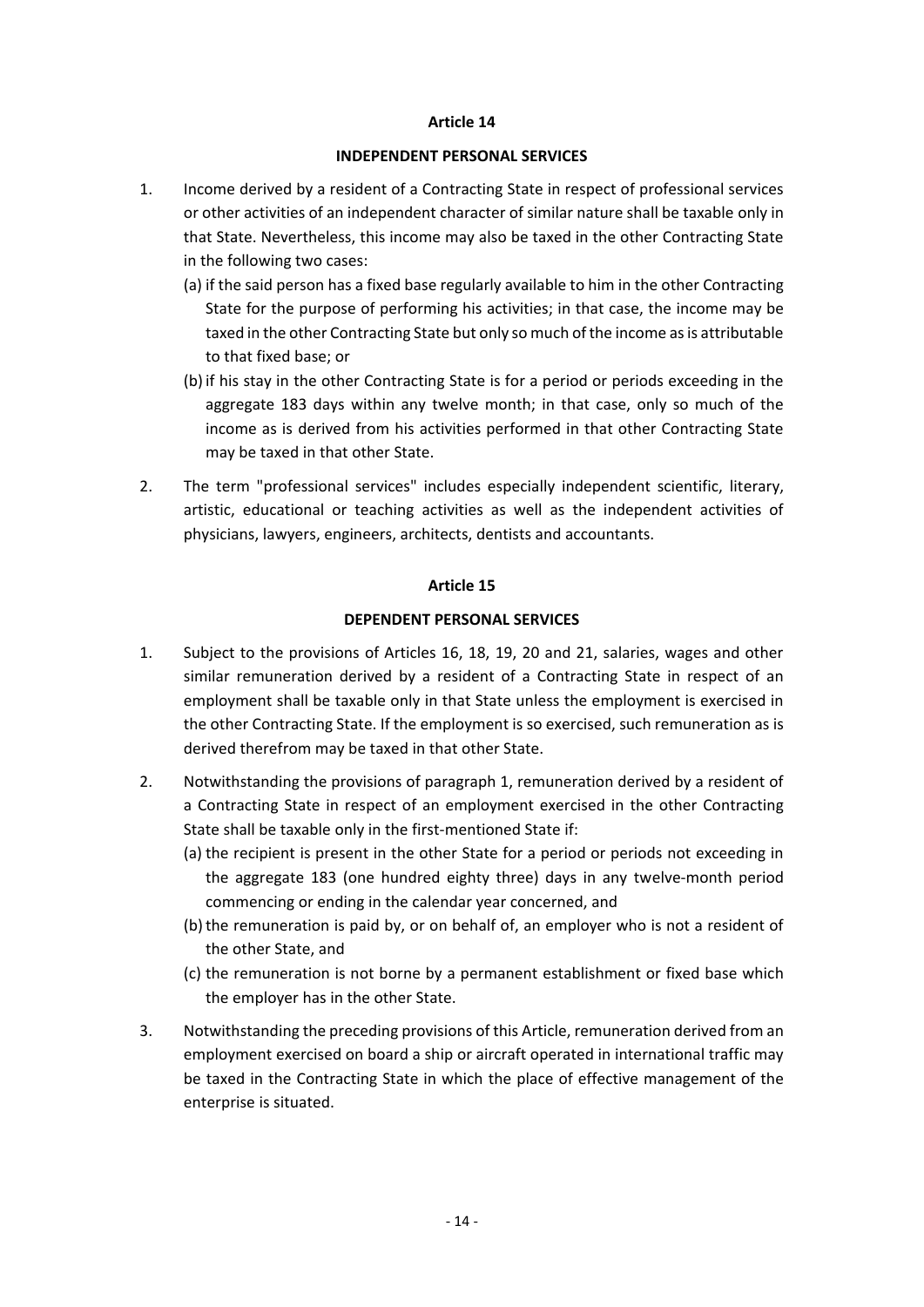4. Salaries, wages, allowances and perquisites received by an employee of an airline or shipping enterprise of a Contracting State and stationed in the other Contracting State shall be taxable only in the Contracting State in which the place of effective management of the enterprise is situated.

# **Article 16**

## **DIRECTORS' FEES**

Directors' fees and other similar payments derived by a resident of a Contracting State in his capacity as a member of the board of directors of a company which is a resident of the other Contracting State may be taxed in that other State.

### **Article 17**

### **ARTISTS AND SPORTSPERSONS**

- 1. Notwithstanding the provisions of Articles 7, 14 and 15, income derived by a resident of a Contracting State as an entertainer such as a theatre, motion picture, radio or television artiste, or a musician, or as a sportsperson, from his personal activities as such exercised in the other Contracting State, may be taxed in that other State.
- 2. Where income in respect of personal activities exercised by entertainers or sportspersons in their capacities as such accrues not to the entertainers or sportspersons themselves but to another person, that income may, notwithstanding the provisions of Articles 7, 14 and 15 be taxed in the Contracting State in which the activities of the entertainers or sportspersons are exercised.
- 3. Income derived by a resident of a Contracting State from activities exercised in the other Contracting State as envisaged in paragraphs 1 and 2 of this Article, shall be exempted from tax in that other State if the visit to that other State is supported wholly or substantially by funds of either Contracting State, a political subdivision or a local authority thereof, or takes place under a cultural agreement or arrangement between the Governments of the Contracting States.

### **Article 18**

### **PENSIONS AND ANNUITIES**

- 1. Subject to the provisions of paragraph 2 of Article 19, pensions and other similar remuneration and annuities paid to a resident of Contracting State, shall be taxable only in that State.
- 2. The term "annuity" means a stated sum payable periodically at stated times during life or during a specified or ascertainable period of time under an obligation to make the payments in return for adequate and full consideration in money or money's worth.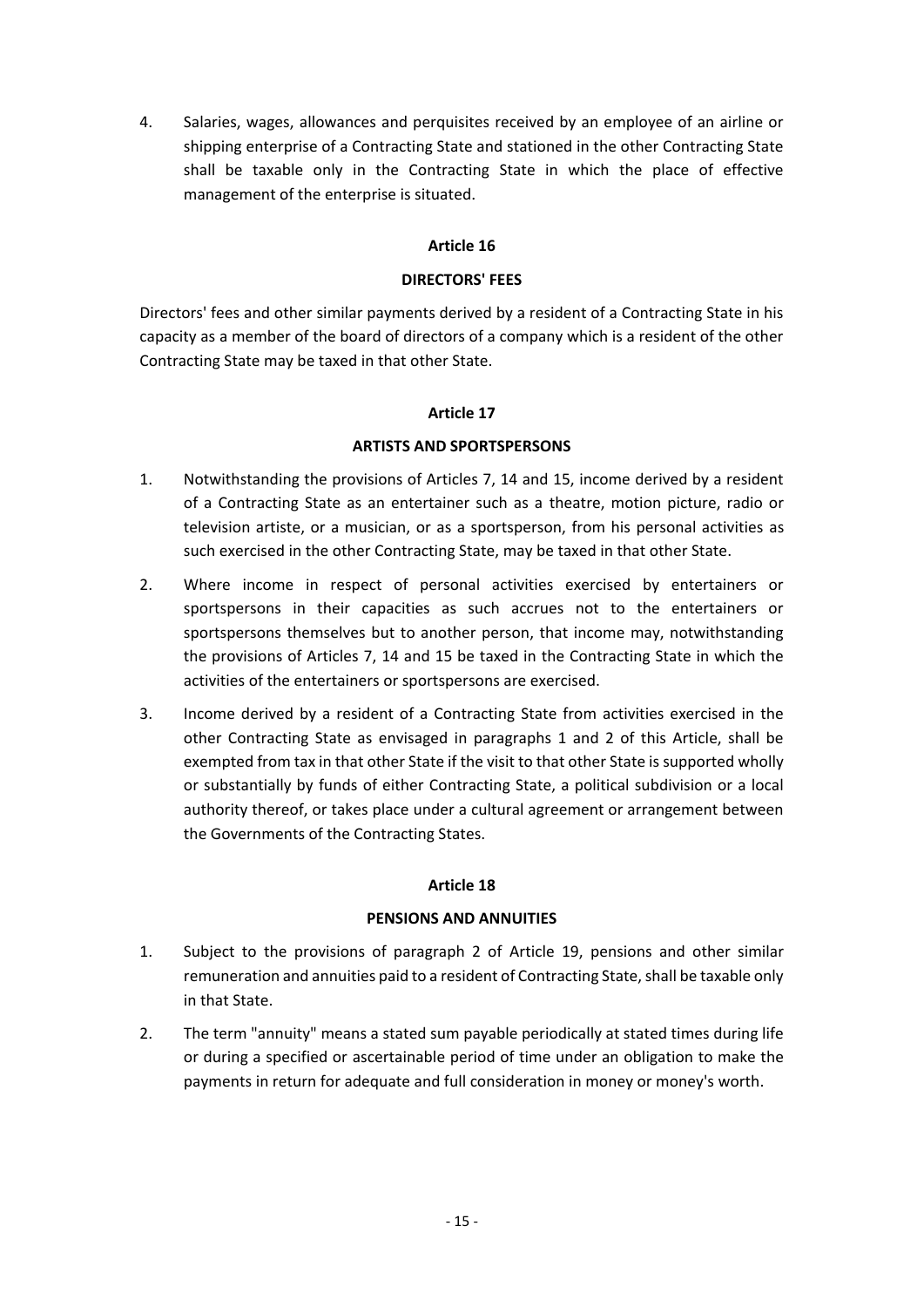- 3. Notwithstanding the provisions of paragraph 1, pensions and other payments made under the social security legislation of a Contracting State shall be taxable only in that State.
- 4. Notwithstanding the provisions of paragraph 1, pensions and other similar remuneration (including lump-sum payments) arising in a Contracting State and paid to a resident of the other Contracting State shall be taxable only in the first-mentioned State, provided that such payments derive from contributions paid to or from provisions made under a pension scheme by the recipient or on his behalf and that these contributions, provisions or the pensions or other similar remuneration have been subject to tax in the first-mentioned State under the ordinary rules of its tax laws.

### **GOVERNMENT SERVICE**

- 1. (a) Salaries, wages and other similar remuneration, other than a pension, paid by a Contracting State or a political subdivision or a local authority thereof to an individual in respect of services rendered to that State or subdivision or authority shall be taxable only in that State.
	- (b) However, such salaries, wages and similar remuneration shall be taxable only in the other Contracting State if the services are rendered in that other State and the individual is a resident of that other State who:
		- i) is a national of that other State; or
		- ii) did not become a resident of that other State solely for the purpose of rendering the services.
- 2. (a) Any pension paid by, or out of funds created by, a Contracting State or a political subdivision or a local authority thereof to an individual in respect of services rendered to that State or subdivision or authority shall be taxable only in that State.
	- (b) However, such pension shall be taxable only in the other Contracting State the individual is a resident of, and a national of, that other State.
- 3. The provisions of Articles 15, 16, 17 and 18 of this Agreement shall apply to salaries, wages and similar remuneration, and to pensions in respect of services rendered in connection with a business carried on by a Contracting State or a political subdivision or a local authority thereof.

### **Article 20**

### **TEACHERS AND RESEARCHERS**

1. An individual who is immediately before visiting a Contracting State a resident of the other Contracting State and who, at the invitation of the Government of the firstmentioned Contracting State or of a university, college, school, museum or other cultural institution in that first mentioned Contracting State or under an official programme of cultural exchange, is present in that Contracting State for a period not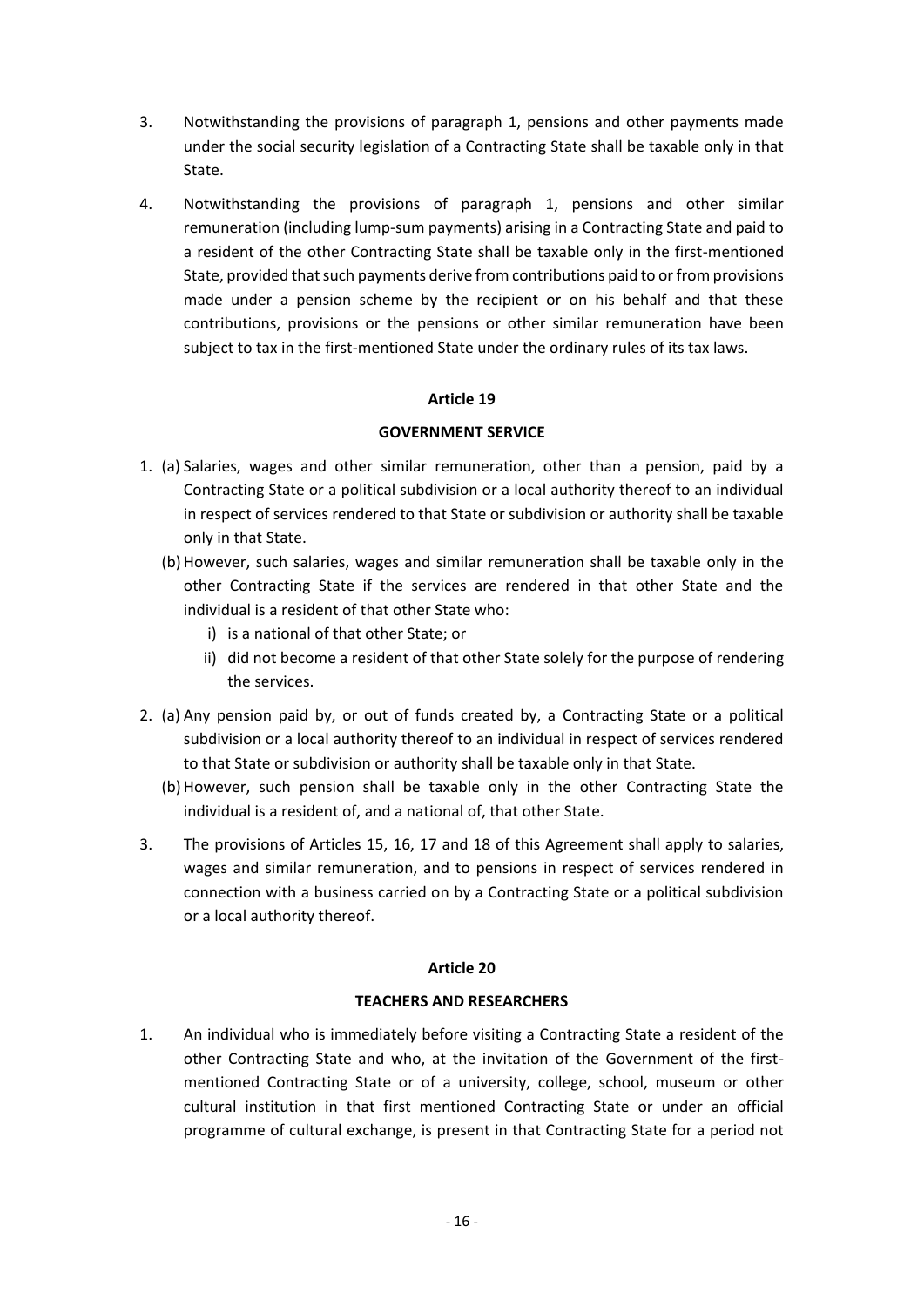exceeding three consecutive years solely for the purpose of teaching, giving lectures or carrying out research at such institution shall be exempted from tax in that Contracting State on his remuneration for such activity, provided that payment of such remuneration is derived by him from outside that Contracting State.

2. The provisions of paragraph 1 of this Article shall not apply to income from research if such research is undertaken not in the public interest but primarily for the private benefit of a specific person or persons.

# **Article 21**

### **STUDENTS AND TRAINEES**

- 1. Payments which a student or business apprentice or trainee who is or was immediately before visiting a Contracting State a resident of the other Contracting State and who is present in the first-mentioned Contracting State solely for the purpose of his education or training receives for the purpose of his maintenance, education or training shall not be taxed in that Contracting State, provided that such payments arise from sources outside that Contracting State.
- 2. In respect of grants, scholarships and remuneration from employment not covered by paragraph 1, a student, business apprentice or trainee described in paragraph 1 shall, in addition, be entitled during the normal duration of such education or training to the same exemptions, reliefs or reductions in respect of taxes available to residents of the State which he is visiting.

# **Article 22**

# **OTHER INCOME**

- 1. Items of income of a resident of a Contracting State, wherever arising, not dealt within the foregoing Articles of this Agreement shall be taxable only in that State.
- 2. The provisions of paragraph 1 shall not apply to income, other than income from immovable property as defined in paragraph 2 of Article 6, if the recipient of such income, being a resident of a Contracting State, carries on business in the other Contracting State through a permanent establishment situated therein, or performs in that other State independent personal services from a fixed base situated therein, and the right or property in respect of which the income is paid is effectively connected with such permanent establishment or fixed base. In such case, the provisions of Article 7 or Article 14, as the case may be, shall apply.
- 3. Notwithstanding the provisions of paragraphs 1 and 2, items of income of a resident of a Contracting State not dealt with in the foregoing Articles of the Agreement and arising in the other Contracting State may also be taxed in that other State.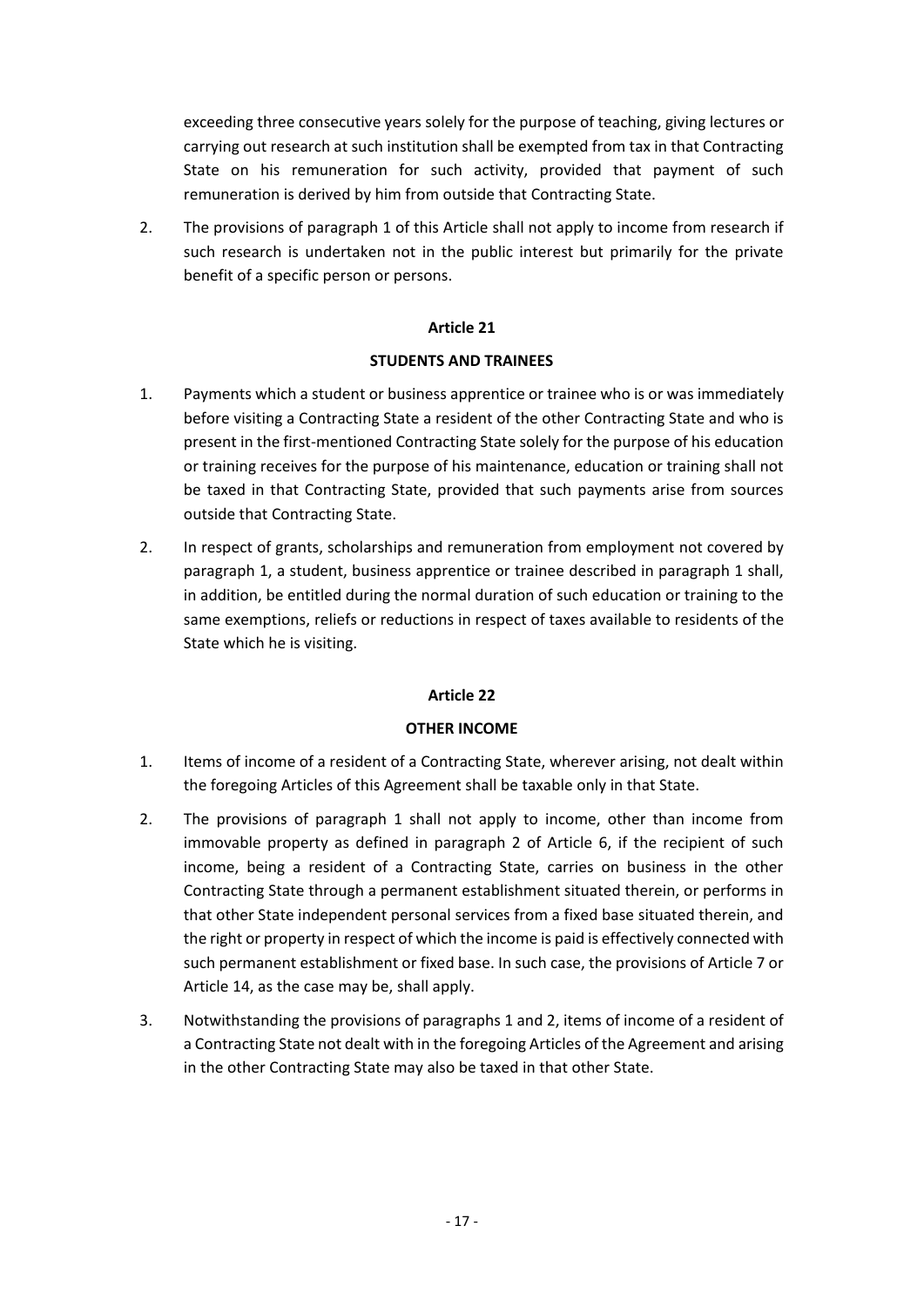### **CAPITAL**

- 1. Capital represented by immovable property referred to in Article 6, owned by a resident of a Contracting State and situated in the other Contracting State, may be taxed in that other State.
- 2. Capital represented by movable property forming part of the business property of a permanent establishment which an enterprise of a Contracting State has in the other Contracting State or by movable property pertaining to a fixed base available to a resident of a Contracting State in the other Contracting State for the purpose of performing independent personal services, may be taxed in that other State.
- 3. Capital represented by ships and aircraft operated in international traffic and by movable property pertaining to the operation of such ships or aircraft shall be taxable only in the Contracting State in which the place of effective management is situated.
- 4. All other elements of capital of a resident of a Contracting State shall be taxable only in that State.

### **Article 24**

# **ELIMINATION OF DOUBLE TAXATION**

- 1. In the case of Qatar, double taxation shall be eliminated as follows: Where a resident of Qatar derives income which, in accordance with the provisions of this Agreement, is taxable in Luxembourg, then Qatar shall allow as a deduction from the tax on income of that resident an amount equal to the tax paid in Luxembourg provided that such deduction shall not exceed that part of the tax, as computed before the deduction is given, which is attributable to the income derived from Luxembourg.
- 2. In the case of Luxembourg, and subject to the provisions of the law of Luxembourg regarding the elimination of double taxation which shall not affect the general principle hereof, double taxation shall be eliminated as follows:
	- (a) Where a resident of Luxembourg derives income or owns capital which, in accordance with the provisions of this Agreement, may be taxed in Qatar, Luxembourg shall, subject to provisions of sub-paragraphs (b) and (c), exempt such income or capital from tax, but may, in order to calculate the amount of tax on the remaining income or capital of the resident, apply the same rates of tax as if the income or capital had not been exempted.
	- (b) Where a resident of Luxembourg derives income which, in accordance with the provisions of Article 10, 12 and 17 may be taxed in Qatar, Luxembourg shall allow as a deduction from the income tax on individuals or from the corporation tax of that resident an amount equal to the tax paid in Qatar. Such deduction shall not, however, exceed that part of the tax, as computed before the deduction is given, which is attributable to such items of income derived from Qatar.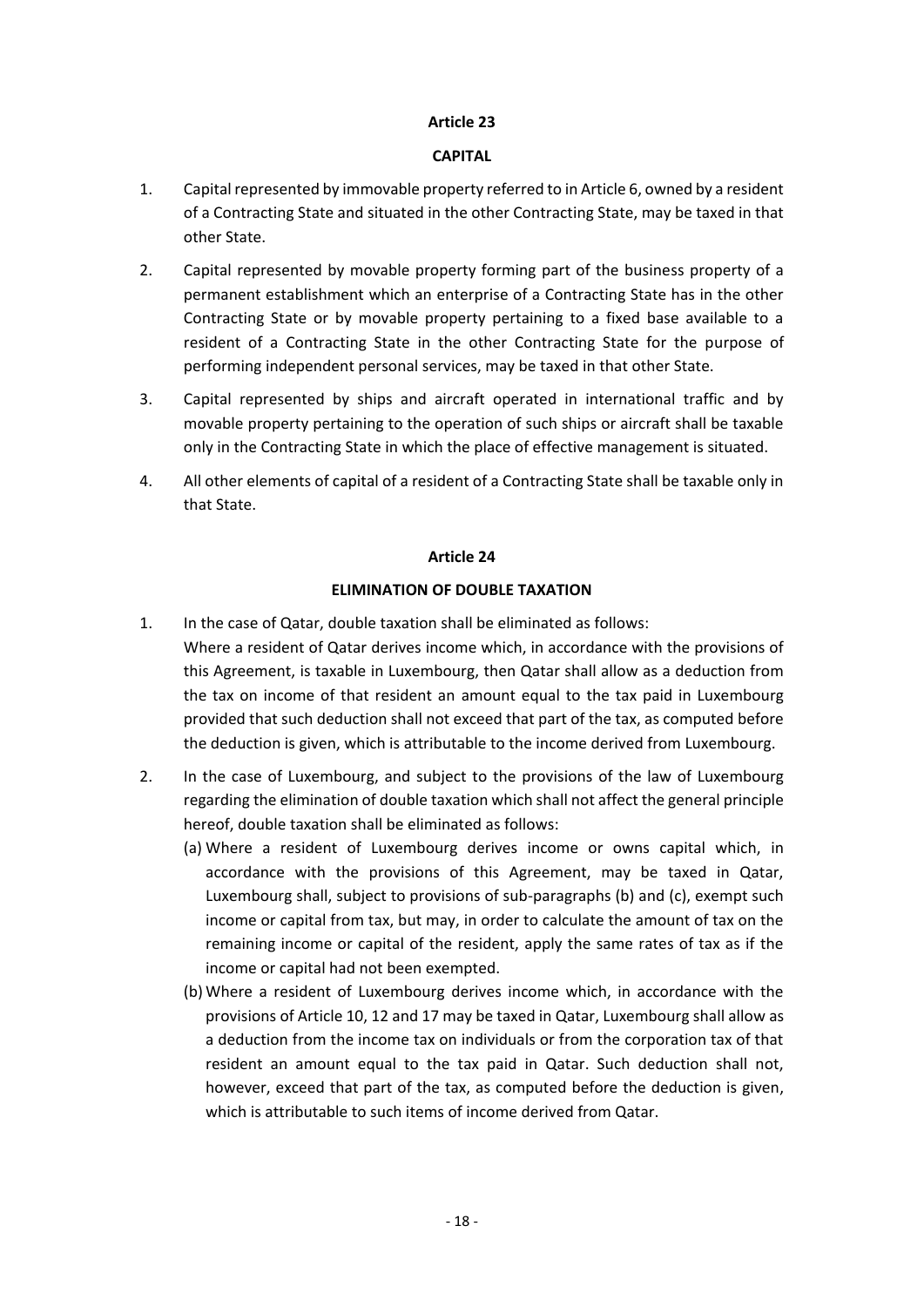(c) The provisions of sub-paragraph (a) shall not apply to income derived or capital owned by a resident of Luxembourg where Qatar applies the provisions of this Agreement to exempt such income or capital from tax or applies the provisions of paragraph 2 of Articles 10 or 12 to such income.

### **Article 25**

### **NON-DISCRIMINATION**

- 1. Nationals of a Contracting State shall not be subjected in the other Contracting State to any taxation or any requirement connected therewith which is other or more burdensome than the taxation and connected requirements to which nationals of that other State in the same circumstances, in particular with respect to residence, are or may be subjected.
- 2. The taxation on a permanent establishment which an enterprise of a Contracting State has in the other Contracting State shall not be less favourably levied in that other State than the taxation levied on enterprises of that other State carrying on the same activities. This provision shall not be construed as obliging a Contracting State to grant to residents of the other Contracting State any personal allowances, reliefs and reductions for taxation purposes on account of civil status or family responsibilities which it grants to its own residents.
- 3. Enterprises of a Contracting State, the capital of which is wholly or partly owned or controlled, directly or indirectly, by one or more residents of the other Contracting State, shall not be subjected in the first-mentioned State to any taxation or any requirements connected therewith which is other or more burdensome than the taxation and connected requirements to which other similar enterprises of the firstmentioned State are or may be subjected.
- 4. Except where the provisions of paragraph 1 of Article 9, paragraph 4 of Article 11, or paragraph 5 of Article 12 apply, interest, royalties and other disbursements paid by an enterprise of a Contracting State to a resident of the other Contracting State shall, for the purpose of determining the taxable profits of such enterprise, be deductible under the same conditions as if they had been paid to a resident of the first-mentioned State. Similarly any debts of an enterprise of a Contracting State to a resident of the other Contracting State shall, for the purpose of determining the taxable capital of such enterprise, be deductible under the same conditions as if they had been contracted to a resident of the first-mentioned State.
- 5. The exemption of Qatari and other members of the Gulf Cooperation Council (GCC) nationals under Qatari tax law shall not be considered as a discrimination under the provision of this Article.
- 6. The provisions of this Article shall apply to taxes covered by this Agreement.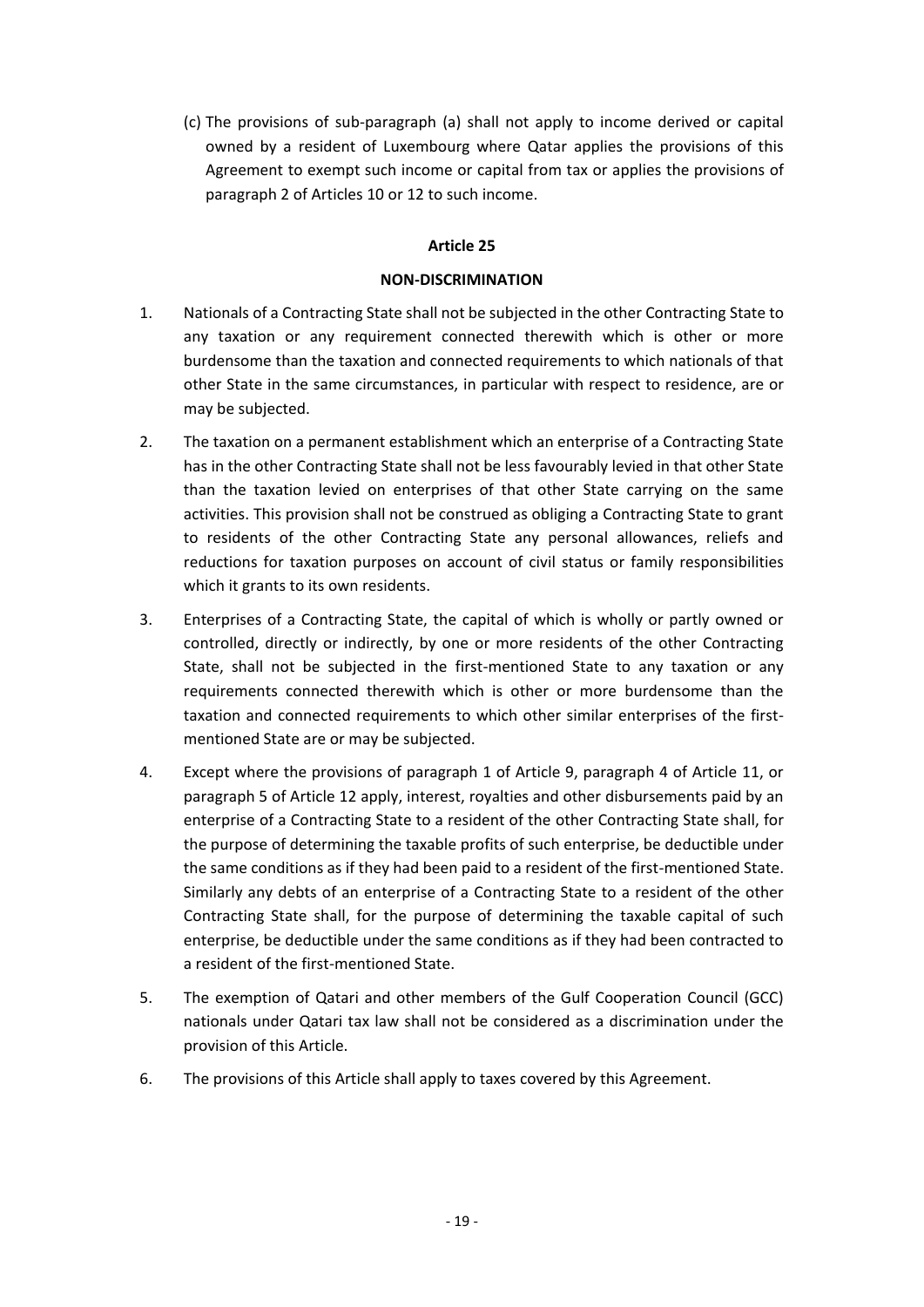#### **MUTUAL AGREEMENT PROCEDURE**

1. **[The first sentence of paragraph 1 of Article 26 of this Convention is replaced by the first sentence of paragraph 1 of Article 16 of the MLI]** [Where a resident considers that the actions of one or both of the Contracting States result or will result for him in taxation not in accordance with this Agreement, he may, irrespective of the remedies provided by the domestic law of those States, present his case to the competent authority of the Contracting State of which he is a resident or, if his case comes under paragraph 1 of Article 25 to that of the Contracting State of which he is a national.]

*The following first sentence of paragraph 1 of Article 16 of the MLI replaces the first sentence of paragraph 1 of Article 26 of this Agreement:<sup>1</sup>*

### ARTICLE 16 OF THE MLI – MUTUAL AGREEMENT PROCEDURE

Where a person considers that the actions of one or both of the [*Contracting States*] result or will result for that person in taxation not in accordance with the provisions of [*this Agreement*], that person may, irrespective of the remedies provided by the domestic law of those [*Contracting States*], present the case to the competent authority of either [*Contracting State*].

The case must be presented within three years from the first notification of the action resulting in taxation not in accordance with the provisions of the Agreement.

- 2. The competent authority shall endeavour, if the objection appears to it to be justified and if it is not itself able to arrive at a satisfactory solution, to resolve the case by mutual agreement with the competent authority of the other Contracting State, with a view to the avoidance of taxation which is not in accordance with the Agreement. Any agreement reached shall be implemented notwithstanding any time limits in the domestic law of the Contracting State.
- 3. The competent authorities of the Contracting States shall endeavour to resolve by mutual agreement any difficulties or doubts arising as to the interpretation or application of the Agreement. They may also consult together for the elimination of double taxation in cases not provided for in the Agreement.
- 4. The competent authorities of the Contracting States may communicate with each other directly for the purpose of reaching an agreement in the sense of the preceding paragraphs. The competent authorities, through consultations, shall develop appropriate bilateral procedures, conditions, methods, and techniques for the implementation of the mutual agreement procedure provided for in this Article.

<u>.</u>

<sup>&</sup>lt;sup>1</sup> In accordance with paragraph 4 of Article 35 of the MLI, Article 16 of the MLI has effect with respect to this Agreement for a case presented to the competent authority of a Contracting State on or after 1 April 2020, except for cases that were not eligible to be presented as of that date under the Agreement prior to its modification by the MLI, without regard to the taxable period to which the case relates.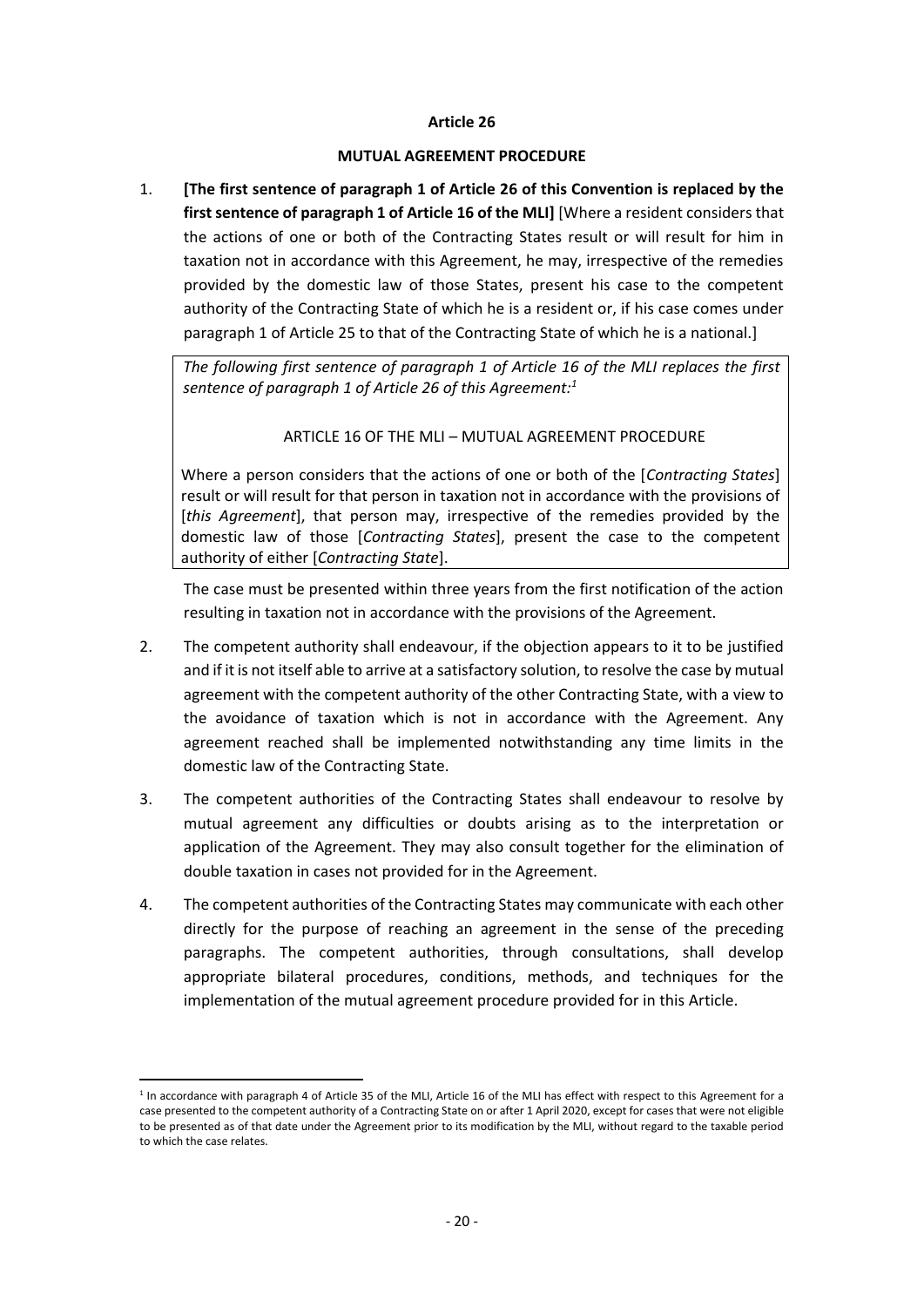#### **EXCHANGE OF INFORMATION**

- 1. The competent authorities of the Contracting States shall exchange such information as is relevant for carrying out the provisions of this Agreement or to the administration or enforcement of the domestic laws concerning taxes of every kind and description imposed on behalf of the Contracting States, or of their political subdivisions or local authorities, insofar as the taxation thereunder is not contrary to the Agreement. The exchange of information is not restricted by Articles 1 and 2.
- 2. Any information received under paragraph (1) by a Contracting State shall be treated as secret in the same manner as information obtained under the domestic laws of that State and shall be disclosed only to persons or authorities (including courts and administrative bodies) concerned with the assessment or collection of, the enforcement or prosecution in respect of, or the determination of appeals in relation to, the taxes referred to in paragraph (1). Such persons or authorities shall use the information only for such purposes. They may disclose the information in public court proceedings or in judicial decisions.
- 3. In no case shall the provisions of paragraphs (1) and (2) be construed so as to impose on a Contracting State the obligation:
	- (a) to carry out administrative measures at variance with the laws and administrative practice of that or of the other Contracting State;
	- (b) to supply information which is not obtainable under the laws or in the normal course of the administration of that or of the other Contracting State;
	- (c) to supply information which would disclose any trade, business, industrial, commercial or professional secret or trade process, or information, the disclosure of which would be contrary to public policy (ordre public).
	- 4. If information is requested by a Contracting State in accordance with this Article, the other Contracting State shall use its information gathering measures to obtain the requested information, even though that other State may not need such information for its own tax purposes. The obligation contained in the preceding sentence is subject to the limitations of paragraph (3) but in no case shall such limitations be construed to permit a Contracting State to decline to supply information solely because it has no domestic interest in such information.
	- 5. In no case shall the provisions of paragraph (3) be construed to permit a Contracting State to decline to supply information upon request solely because the information is held by a bank, other financial institution, nominee or person acting in an agency or a fiduciary capacity or because it relates to ownership interests in a person.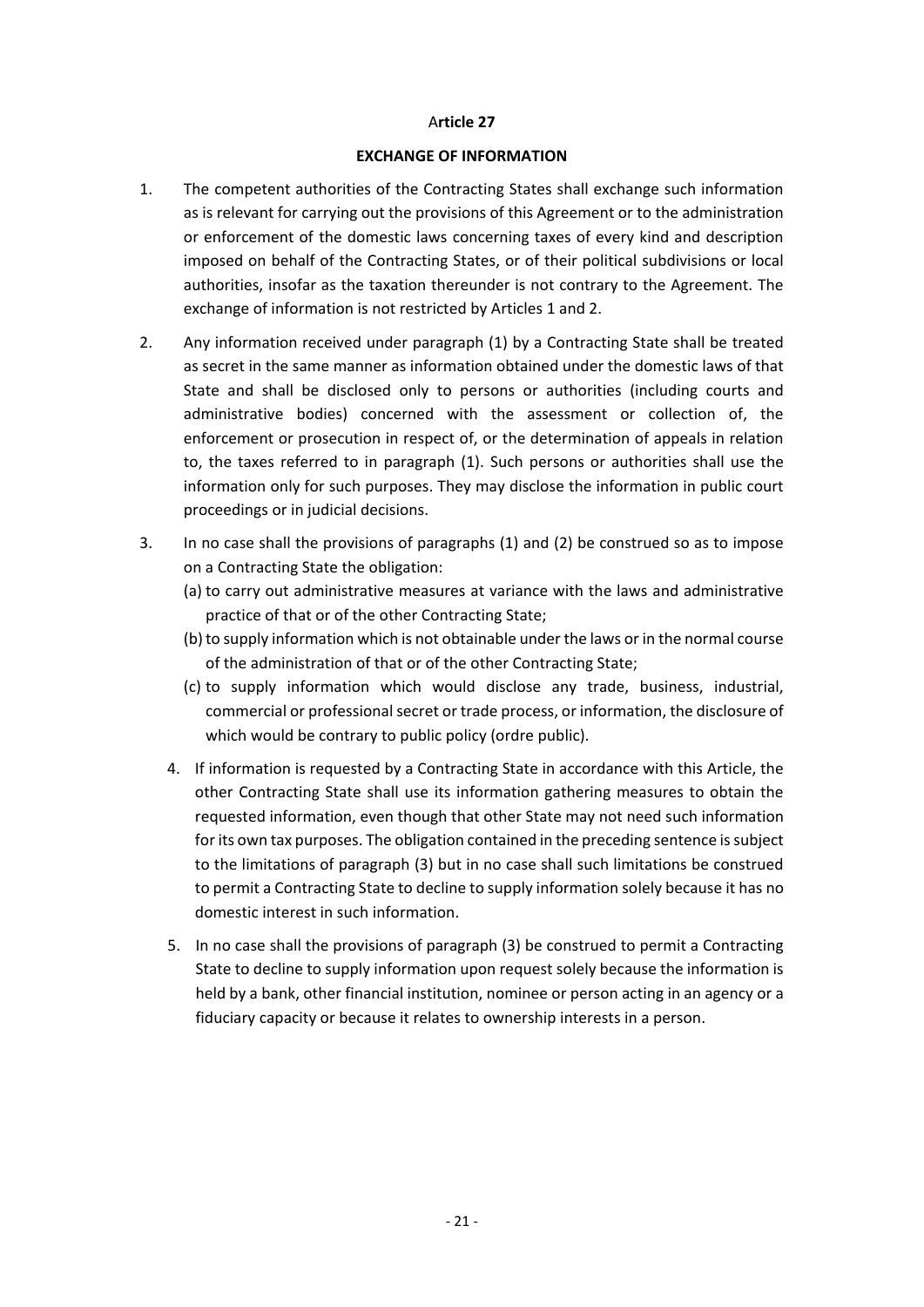## **MEMBERS OF DIPLOMATIC MISSIONS AND CONSULAR POSTS**

Nothing in this Agreement shall affect the fiscal privileges of members of diplomatic missions or consular posts under the general rules of international law or under the provisions of special agreements.

*The following paragraph 1 of Article 7 of the MLI applies and supersedes the provisions of this Agreement :*

ARTICLE 7 OF THE MLI – PREVENTION OF TREATY ABUSE

(Principal purposes test provision)

Notwithstanding any provisions of [*the Agreement]*, a benefit under [*the Agreement]* shall not be granted in respect of an item of income or capital if it is reasonable to conclude, having regard to all relevant facts and circumstances, that obtaining that benefit was one of the principal purposes of any arrangement or transaction that resulted directly or indirectly in that benefit, unless it is established that granting that benefit in these circumstances would be in accordance with the object and purpose of the relevant provisions of [*the Agreement].*

# **Article 29**

# **ENTRY INTO FORCE**

- 1. The Contracting States shall notify each other in writing, through diplomatic channels, that the procedures required by their laws for the entry into force of this Agreement have been satisfied. The Agreement shall enter into force on the date of the last notification.
- 2. This Agreement shall have effect:
	- (a) in respect of taxes withheld at source, to income derived on or after 1st of January of the calendar year following the year in which the Agreement enters into force;
	- (b) in respect of other taxes on income and taxes on capital to taxes chargeable for any taxable year beginning on or after 1st of January of the calendar year following the year in which the Agreement enters into force.

# **Article 30**

# **TERMINATION**

- 1. This Agreement shall remain in force until terminated by a Contracting State. Either Contracting State may terminate the Agreement, through diplomatic channels, by giving written notice of termination at least six months before the end of any calendar year following the expiration of a period of five years from the date of its entry into force.
- 2. This Agreement cease to have effect: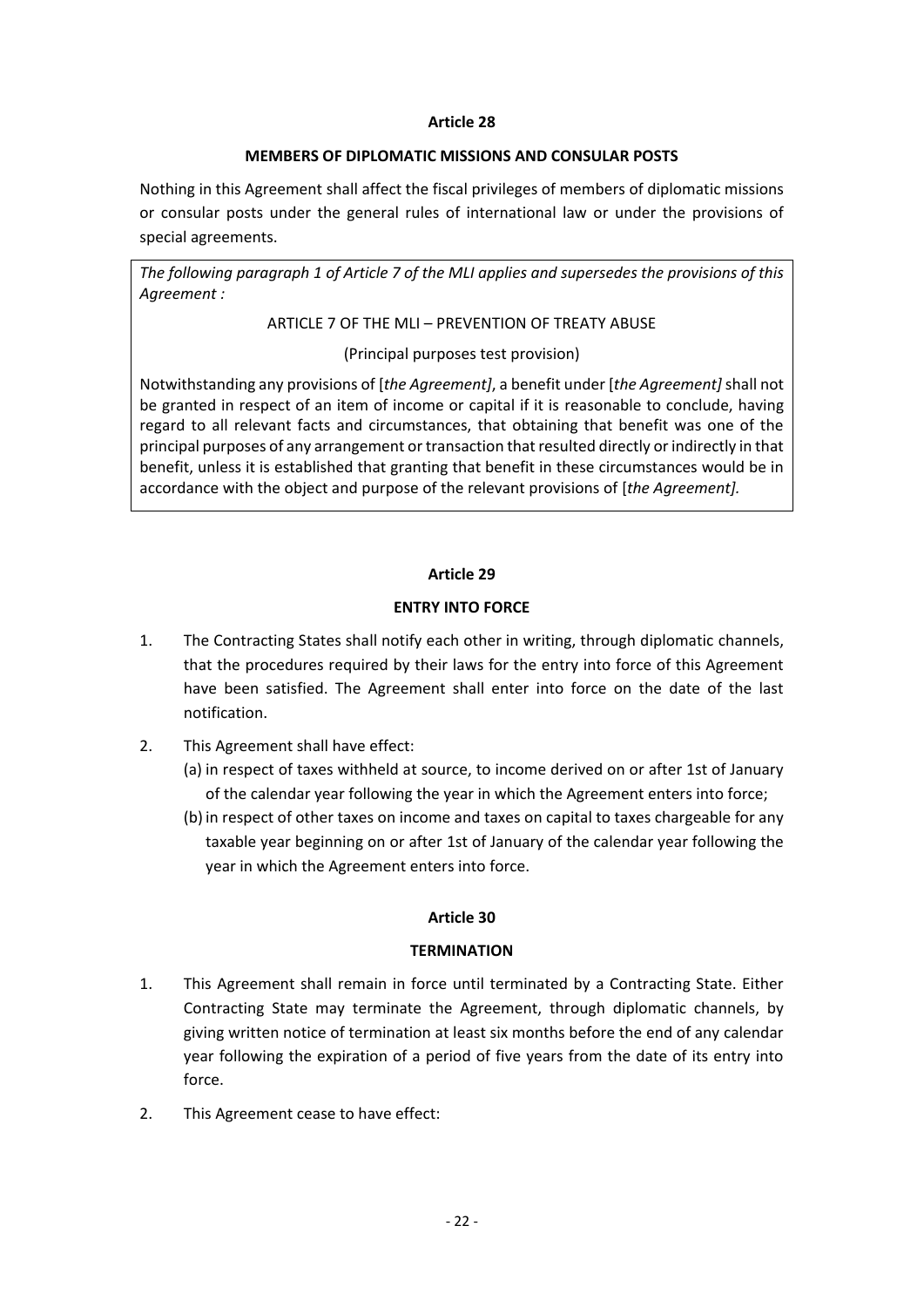- (a) in respect of taxes withheld at source, to income derived on or after 1st of January of the calendar year following the year in which the notice is given;
- (b) in respect of other taxes on income and taxes on capital to taxes chargeable for any taxable year beginning on or after 1st of January of the calendar year following the year in which the notice is given.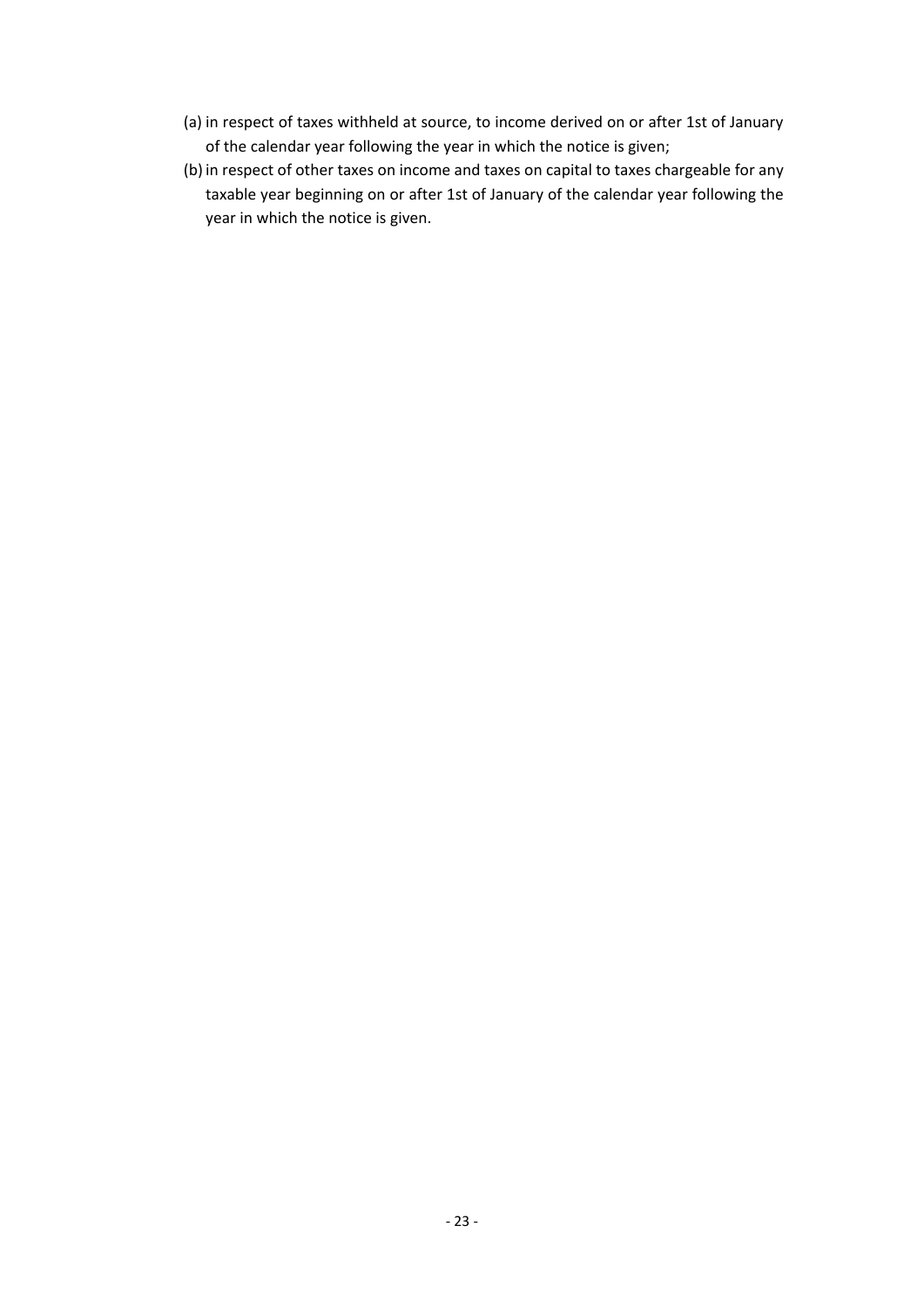### **Protocol**

At the moment of signing this Agreement for the avoidance of double taxation and the prevention of fiscal evasion with respect to taxes on income and on capital, this day concluded between the Government of the Grand Duchy of Luxembourg and the Government of the State of Qatar, the undersigned have agreed that the following provision shall form an integral part of the Agreement.

With reference to Article 24, paragraph 2 (c):

It is understood that the elimination of double taxation will be given by the way of the exemption method for the profits attributed to a permanent establishment or a fixed base situated in Qatar, as meant in paragraph 2 (a) of Article 24, where the permanent establishment or fixed base has benefited from tax incentives under Qatari laws.

\*\*\*

Mr. Moftah Jassim Al Moftah Director of Public Revenues and Taxes Department Ministry of Economy and Finance State of Qatar

Luxembourg, 3rd of July 2009

Dear Mr. Moftah

Re: Article 27 of the Double Taxation Agreement (DTA) between the Government of the State of Qatar and the Government of the Grand Duchy of Luxembourg

The International Relations Division of the Direct Tax Administration proposes that in order to exchange tax information under Article 27 of the DTA the competent authority of the applicant State should provide the following information to the competent authority of the requested State when making a request for information to demonstrate the relevance of the information to the request:

- (a) the identity of the person or entity under examination or investigation;
- (b) a statement of the information sought including its nature and the form in which the applicant State wishes to receive the information from the requested State;
- (c) the tax purpose for which the information is sought;
- (d) grounds for believing that the information requested is held in the requested State or is in the possession or control of a person within the jurisdiction of the requested State;
- (e) to the extent known, the name and address of any person believed to be in possession of the requested information;
- (f) a statement that the request is in conformity with the law and administrative practices of the applicant State, that if the requested information was within the jurisdiction of the applicant State then the competent authority of the applicant State would be able to obtain the information under the laws of the applicant State or in the normal course of administrative practice and that it is in conformity with the DTA; and